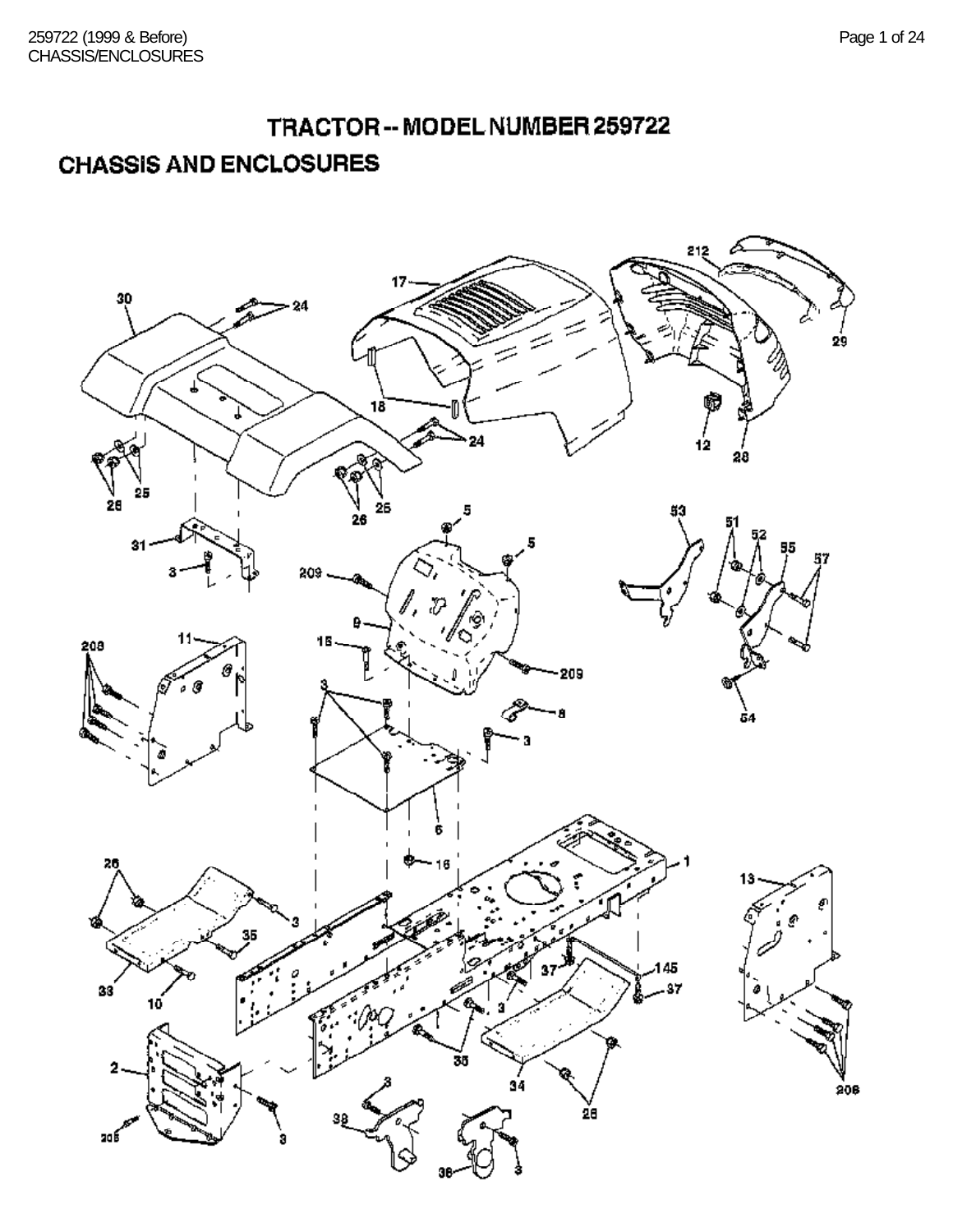| Ref # Part Number | Qty Description           |
|-------------------|---------------------------|
| 1 169831          | <b>CHASSIS</b>            |
| 2 169061          | <b>DRAWBAR</b>            |
| 3 17060612        | <b>SCREW</b>              |
| 5 155272          | <b>BUMPER-HOOD/DASH</b>   |
| 6 155924X012      | <b>SADDLE</b>             |
| 8 155138          | <b>CLIP.RETAINER</b>      |
| 9 168347X011      | <b>DASH</b>               |
| 10 72140608       | SUB=72110608              |
| 11 155927         | "PANEL-DASH,LH"           |
| 12 145660         | <b>CLIP.TINNERMAN</b>     |
| 13 172107X010     | <b>DASHBOARD</b>          |
| 15 74180512       | <b>SCREW</b>              |
| 16 73510500       | <b>NUT</b>                |
| 17 159639X550     | HOOD.STEEL.ASSY           |
| 18 126938X        | SUB= 532126938            |
| 24 74780616       | <b>BOLT</b>               |
| 25 19131312       | <b>WASHER</b>             |
| 26 73800600       | <b>NUT</b>                |
| 28 157373         | GRILLE-MS428              |
| 29 140273X599     | LENS.GRILLE.PRIVATE LABEL |
| 30 169465X550     | <b>FENDER</b>             |
| 31 136619         | <b>BRKT FENDER</b>        |
| 33 145476X550     | FOOTRST PNT.              |
| 34 145475X550     | FOOTRST PNT.              |
| 35 72110606       | <b>BOLT</b>               |
| 37 17490508       | <b>SCREW LT</b>           |
| 38 169834         | BRKT ASM PIVOT MOWER REAR |
| 51 73800400       | <b>NUT</b>                |
| 52 19091416       | <b>WASHER</b>             |
| 53 144697         | <b>BRACKET.GRILLE.LH</b>  |
| 54 161464         | SCREW.HEX.WS.HD           |
| 55 144696         | <b>BRACKET.GRILLE.RH</b>  |
| 57 74780412       | SUB=74780414              |
| 145 156524        | "ROD POVOT, CHASSIS"      |
| 206 170165        | <b>BOLT SHOULDER</b>      |
| 208 17670608      | <b>SCREW</b>              |
| 209 17000612      | <b>SCREW</b>              |
| 5479J             | PLUG BUTTON T             |
|                   |                           |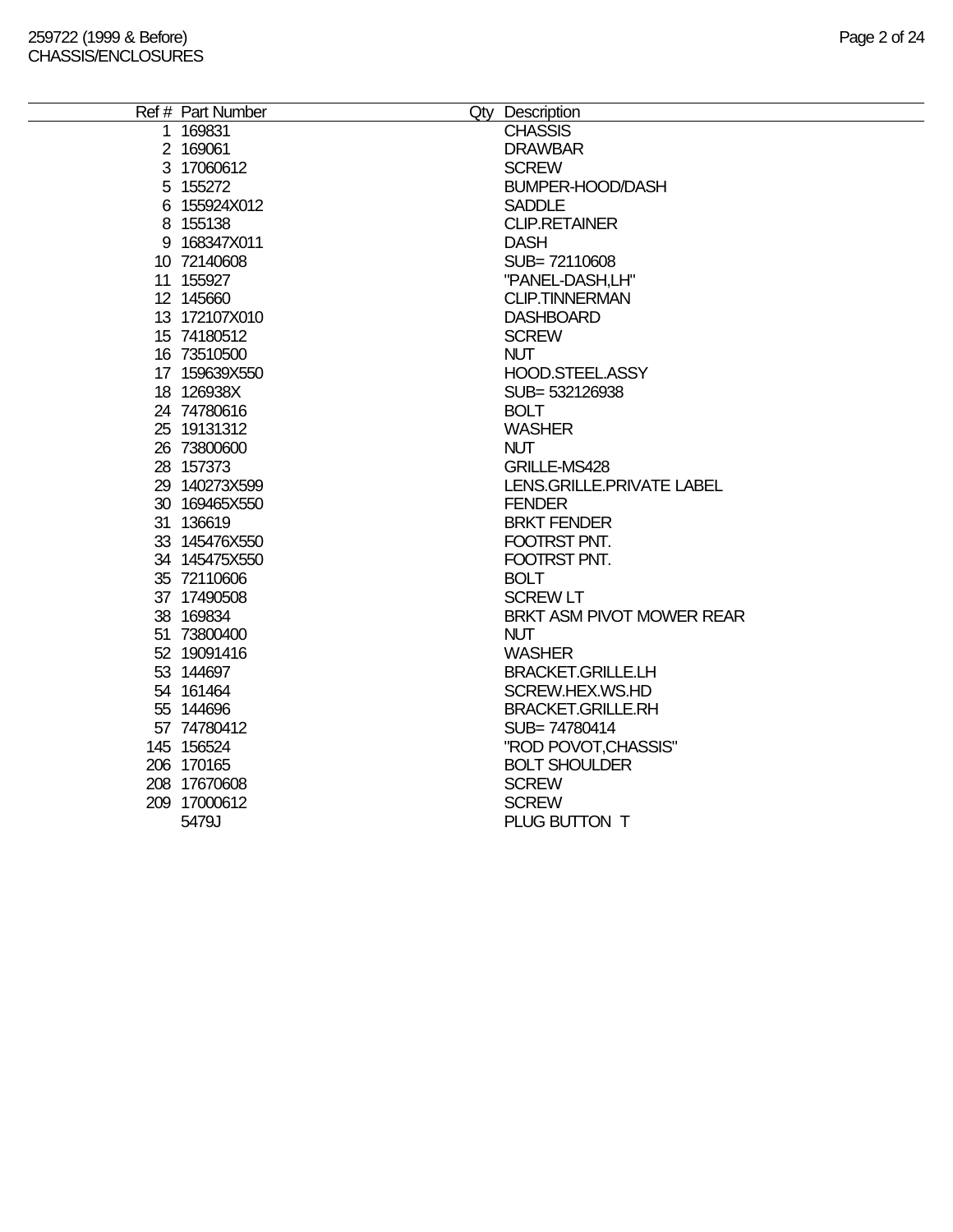## TRACTOR-MODELNUMBER259722

**DECALS** 



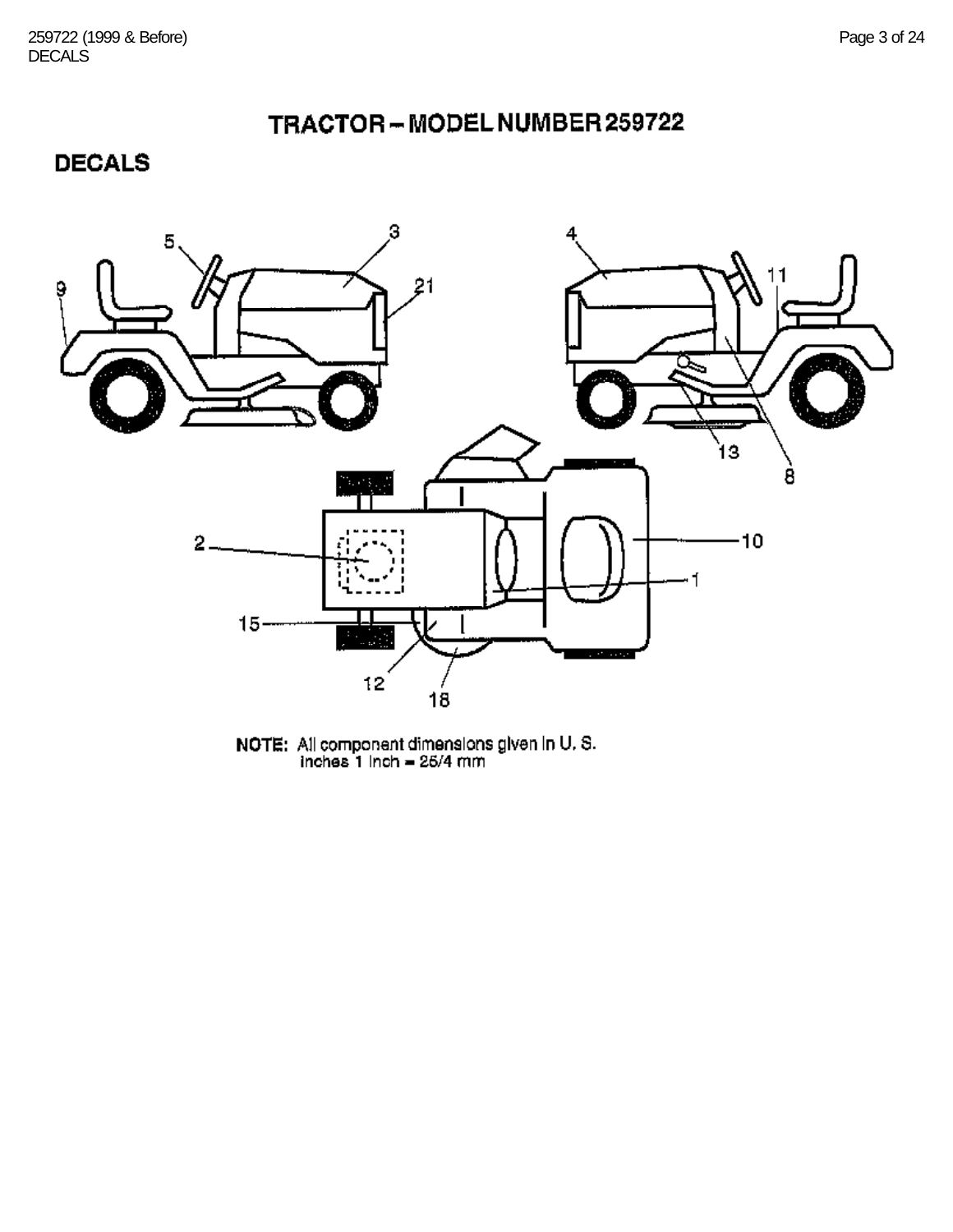| Ref # Part Number<br>Qty | Description                   |
|--------------------------|-------------------------------|
| 1 156867                 | "DECAL DASH, OPER."           |
| 2 64-1726-29             | <b>DECAL HP ENGINE</b>        |
| 3 164578                 | DEECAL.HOOD.RH                |
| 4 164579                 | DECAL.HOOD.LH                 |
| 5 162398                 | <b>DECAL, INS STRG WH</b>     |
| 8 164424                 | DECAL PNL SD                  |
| 9 162395                 | DECAL.FENDER.LOGO             |
| 10 145005                | DECAL.BATRY.3-3908            |
| 11 156439                | "DECAL-FENDER, DANG"          |
| 12 4900J                 | <b>DECAL T</b>                |
| 15 136832                | <b>DECAL</b>                  |
| 18 163128                | DECAL MOWER HOME              |
| 21 162392                | <b>DECAL, GRILLE LENS</b>     |
| 138311                   | <b>DECAL HANDLE LIFT</b>      |
| 173042                   | <b>OWNER'S MANUAL-ENGLISH</b> |
| 173043                   | OWNER'S MANUAL-SPANISH        |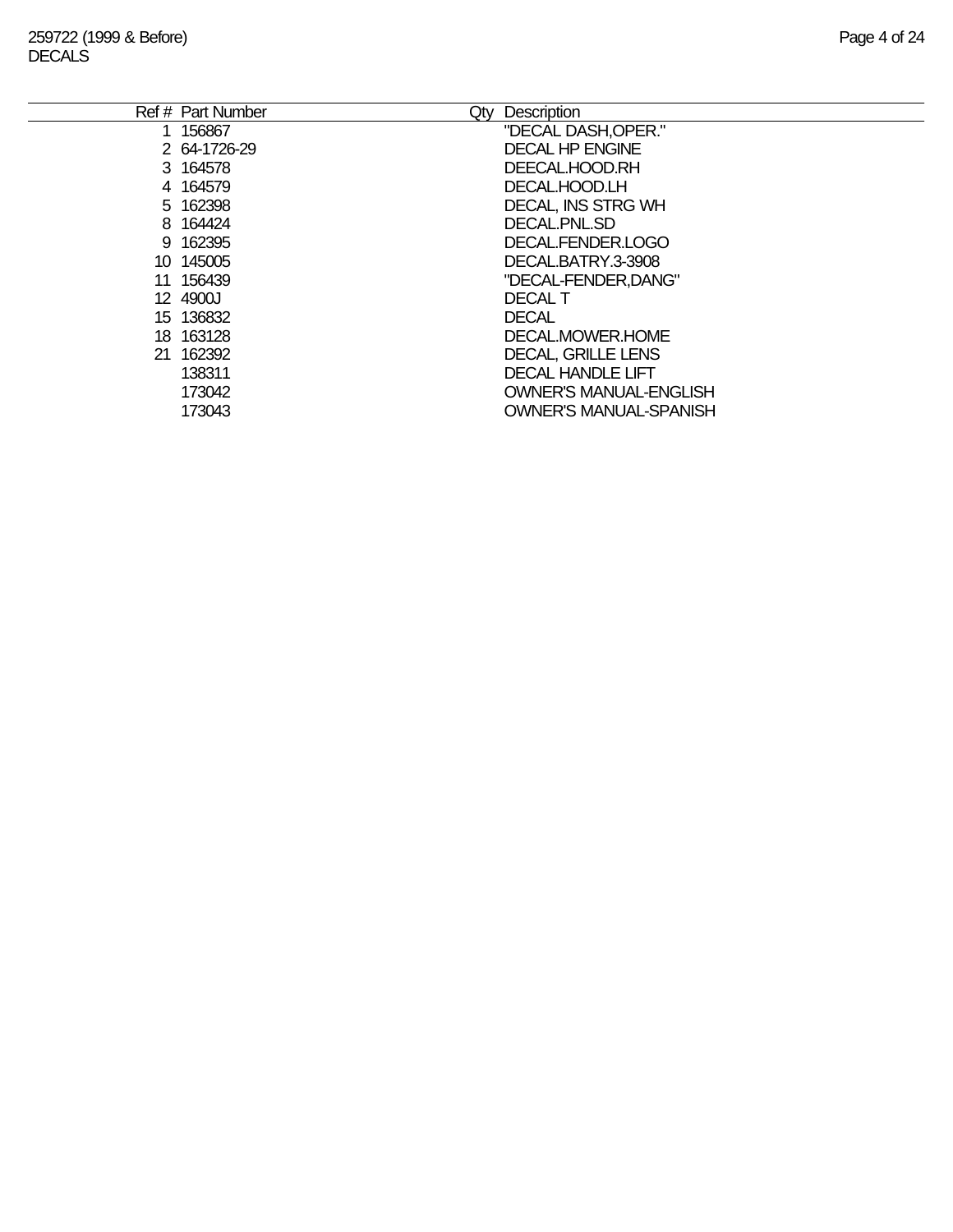

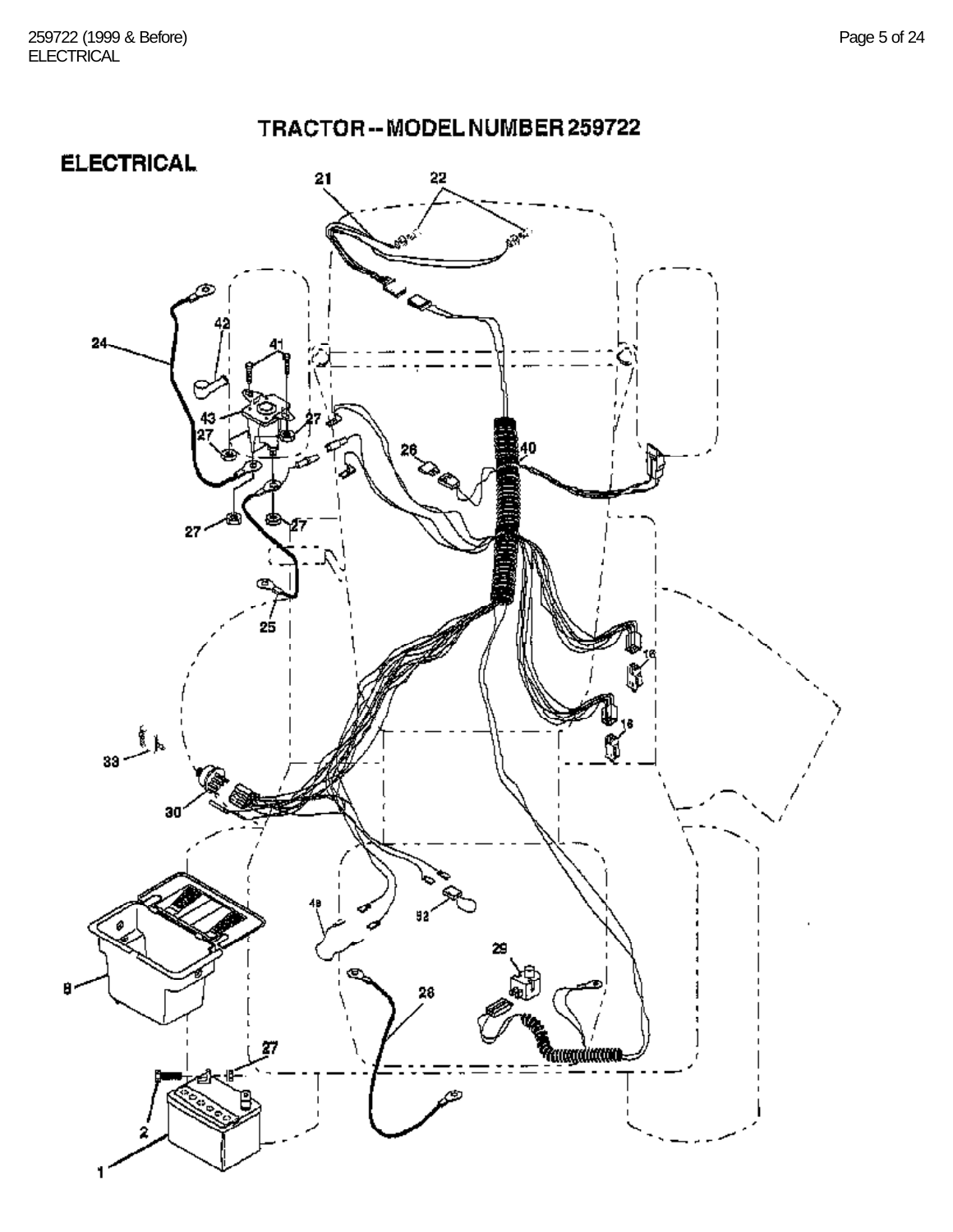| Ref # Part Number | Description<br>Qty        |
|-------------------|---------------------------|
| 144925            | SUB= 123899X              |
| 2 74760412        | <b>BOLT LT</b>            |
| 8 156417          | "CASE, BATTERY.MECH"      |
| 16 153664         | <b>SWITCH INTERLOCK</b>   |
| 21 166181         | HARNESS.ASM.LIGHT W/4152J |
| 22 4152J          | <b>HEADLAMP BULB</b>      |
| 24 108423X        | CABLE ASM.                |
| 25 146147         | CABLE.BTRY.6GA.RD         |
| 26 166180         | FUSE.15 AMP               |
| 27 73510400       | <b>NUT</b>                |
| 28 4207J          | <b>CABLE T</b>            |
| 29 121305X        | <b>SWITCH SEAT</b>        |
| 30 163968         | SWITCH.IGN.               |
| 33 140401         | <b>KEY MLD GEN DELTA</b>  |
| 40 170217         | <b>HARNESS IGN</b>        |
| 41 71110408       | <b>BOLT HXHD FIN</b>      |
| 42 131563         | SUB= 154336               |
| 43 145673         | SUB= 146154               |
| 48 140844         | <b>ADAPTER AMMETER</b>    |
| 52 141940         | PROTECTION LOOP           |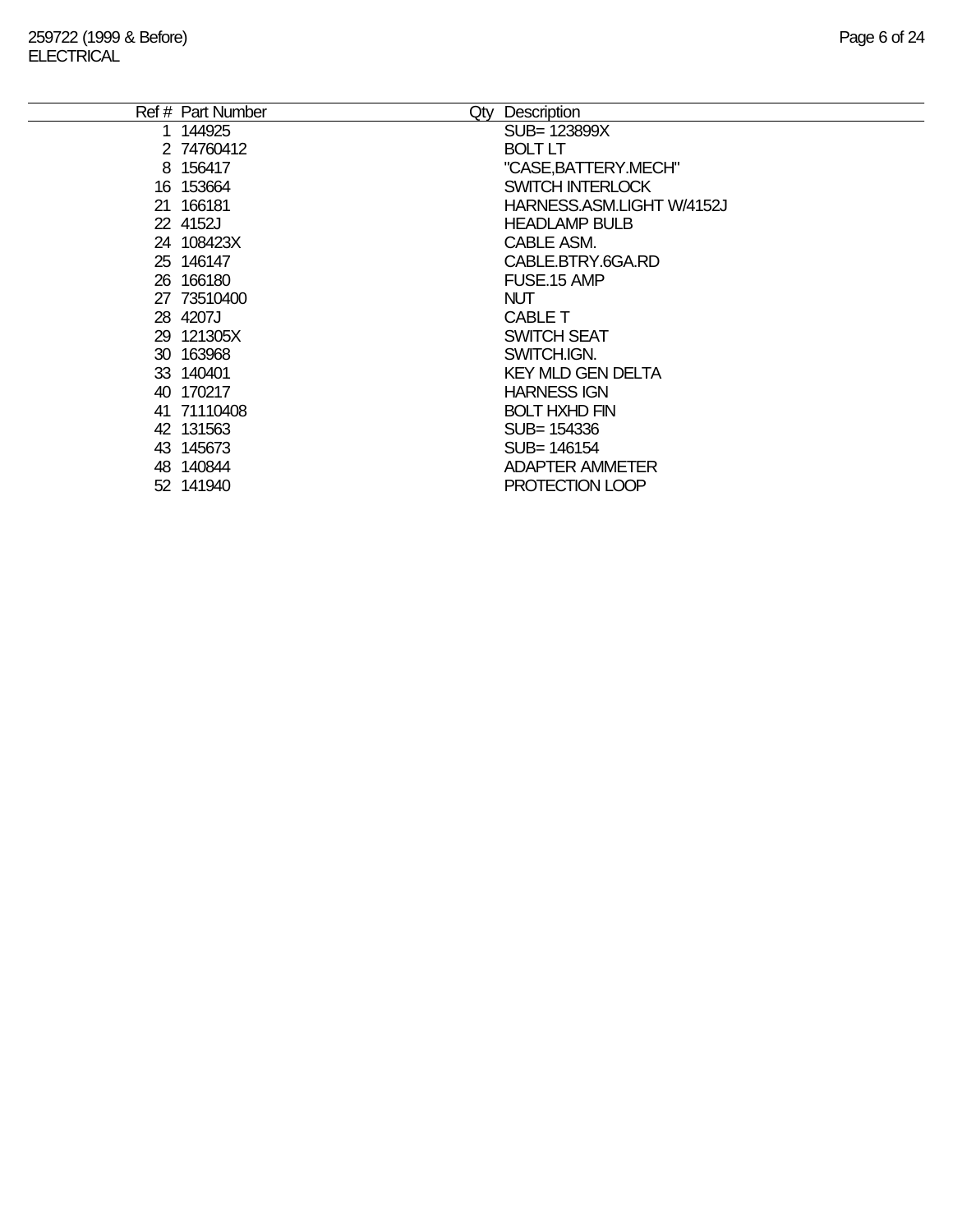TRACTOR-MODEL NUMBER 259722

**ENGINE** 

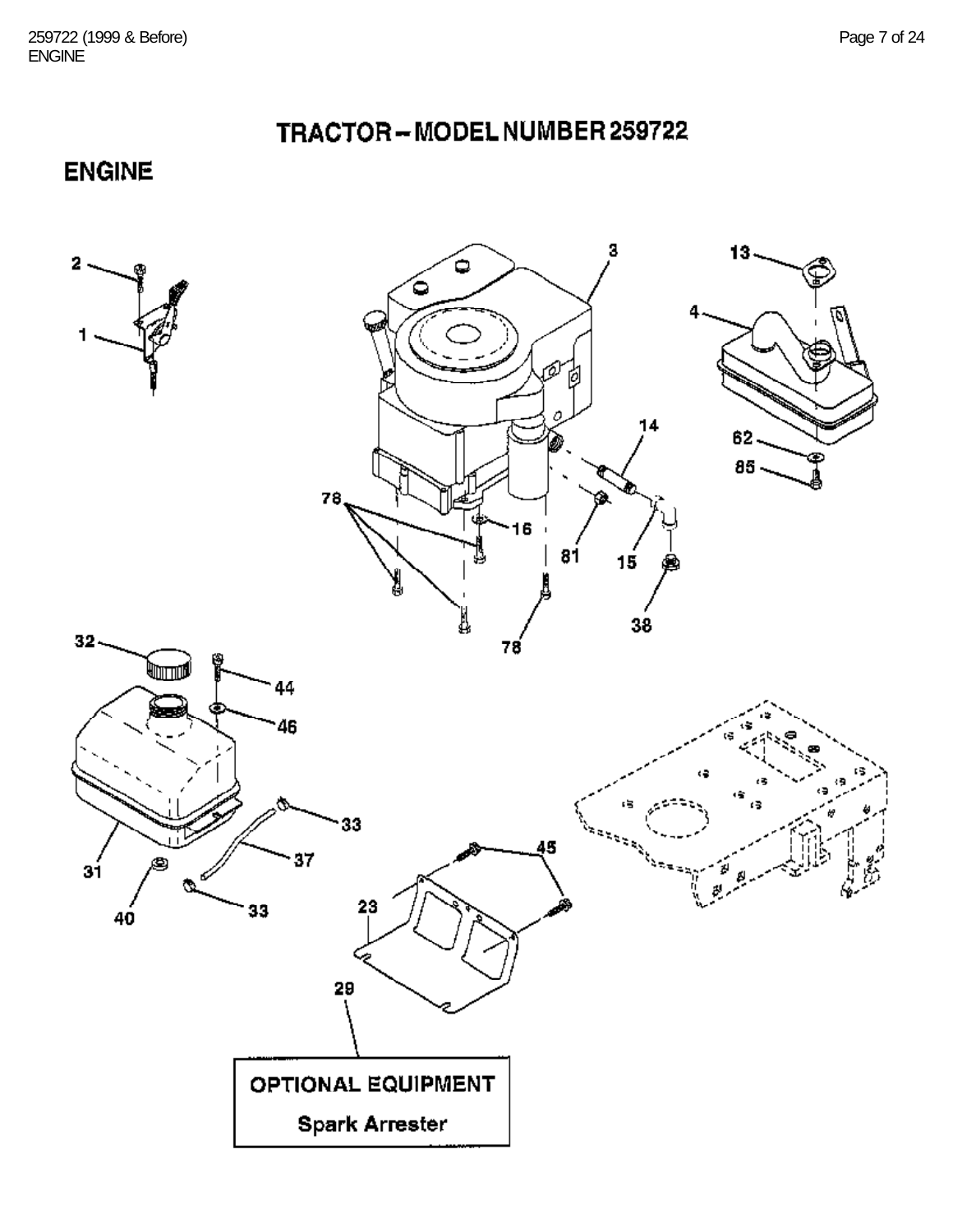÷.

| Ref # Part Number | Qty Description            |
|-------------------|----------------------------|
| 1 157626          | CONTROL-THROT/CHO          |
| 2 17720410        | <b>SCREW LT</b>            |
| 3 SUPPLIER        | <b>CHECK WITH SUPPLIER</b> |
| 4 156700          | MUFFLER TEC. 13HP          |
| 13 165291         | SUB= 272293                |
| 14 13280336       | PIPE NIPPLE LT             |
| 15 13200300       | <b>ELBOW</b>               |
| 16 11050600       | <b>LOCKWASHER</b>          |
| 23 169837         | <b>SHIELD BROWNING</b>     |
| 29 137180         | SUB= 532137180             |
| 31 109202X        | TANK.FUEL.LT.              |
| 32 140527X        | CAP ASM FUEL TOP VENTED    |
| 33 123487X        | <b>HOSE CLAMP</b>          |
| 37 137040         | LINE FUEL                  |
| 38 SUPPLIER       | <b>CHECK WITH SUPPLIER</b> |
| 40 124028X        | SUB= 532124028             |
| 44 17490412       | <b>SCREW HEX CRT</b>       |
| 45 17000612       | <b>SCREW</b>               |
| 46 19091416       | <b>WASHER</b>              |
| 62 10040500       | <b>LOCKWASHER</b>          |
| 72 71070512       | <b>SCREW</b>               |
| 78 17060620       | <b>SCREW</b>               |
| 81 73510400       | <b>NUT</b>                 |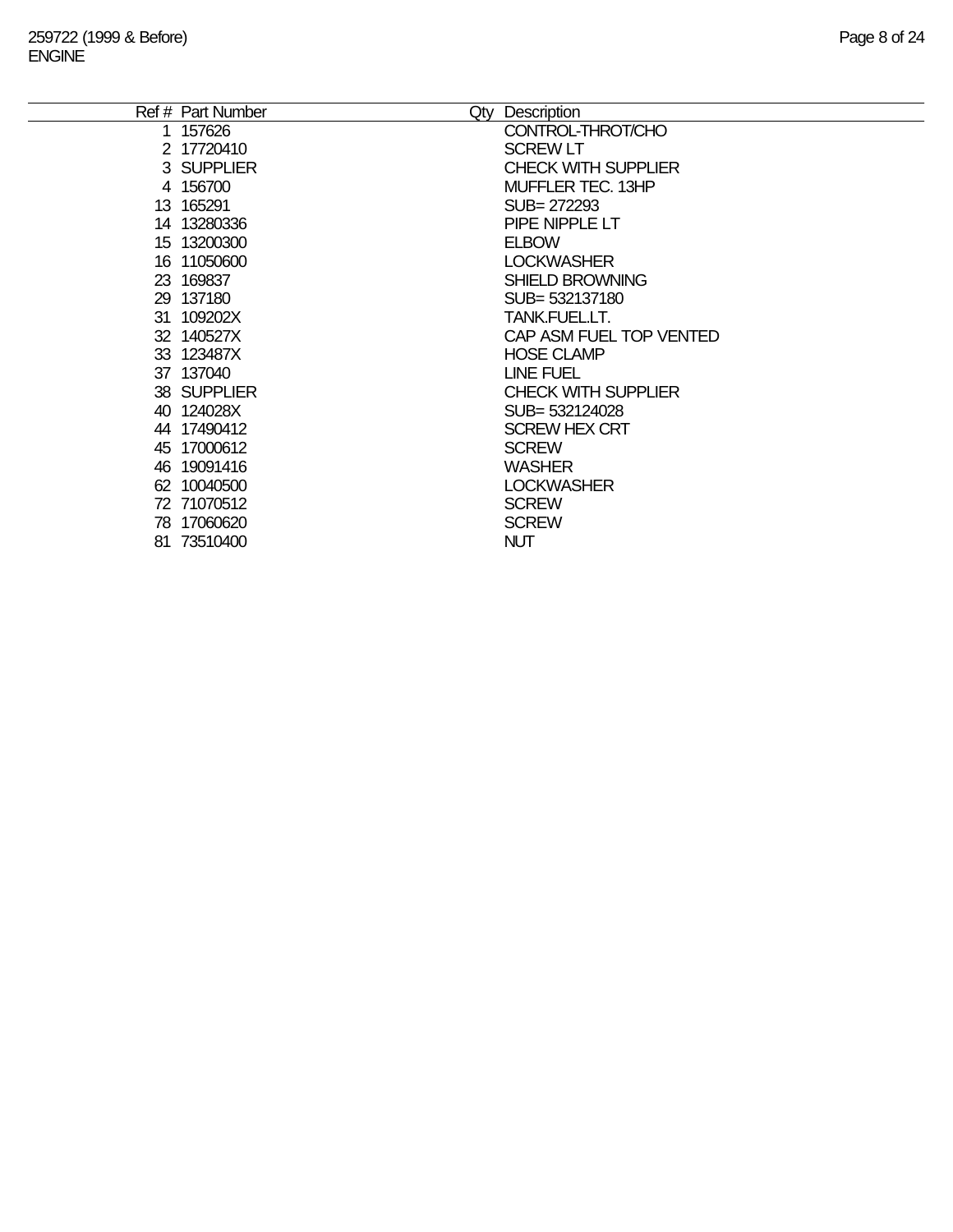**GROUND DRIVE** 

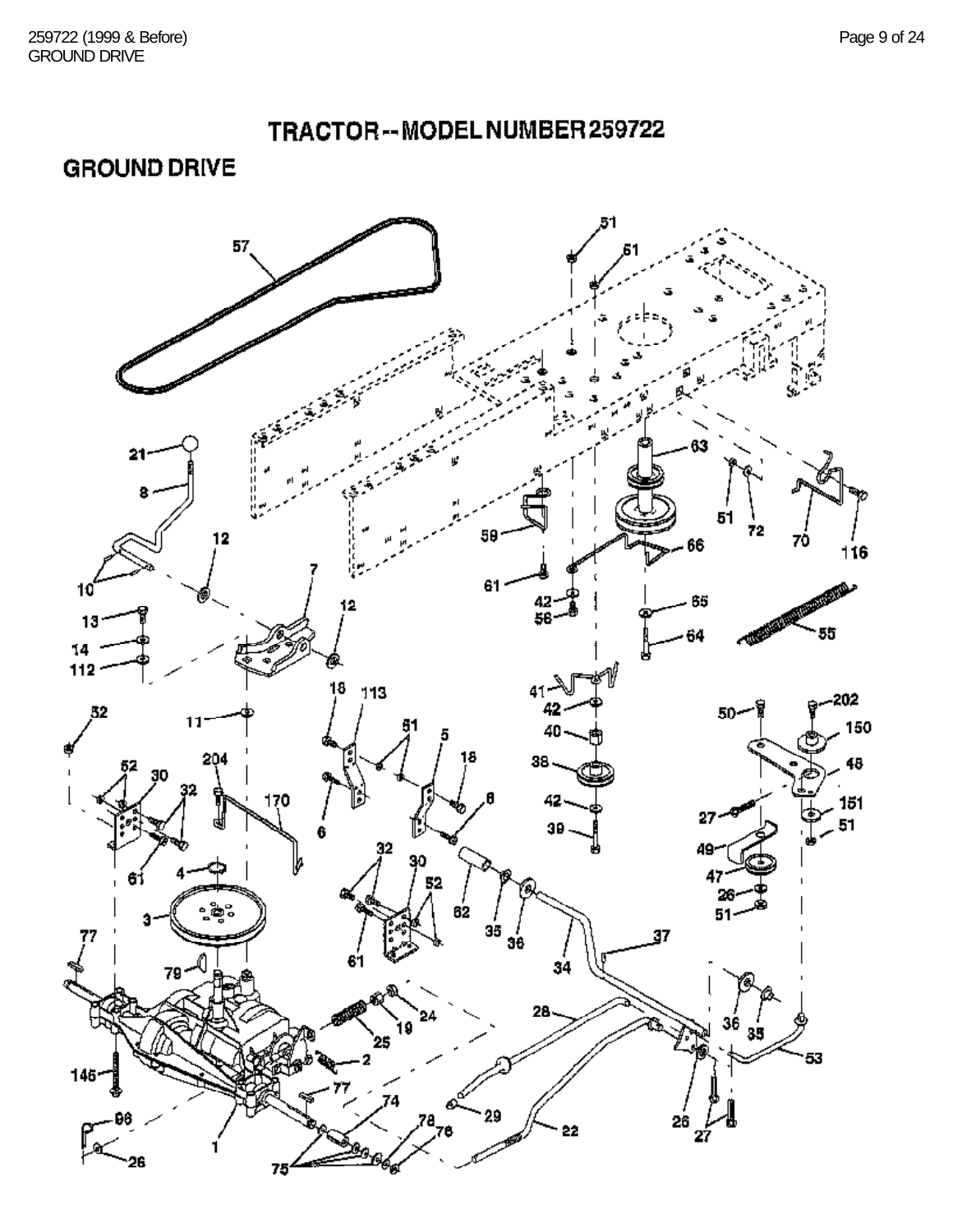| Ref # Part Number<br>Qty Description<br><b>CHECK WITH SUPPLIER</b><br>1 SUPPLIER<br>2 146682<br>SPRING.BRAKE.RETU<br>3 123666X<br><b>PULLEY TRANS</b><br>4 12000028<br>SUB= 2267J<br>5 121520X<br>STRAP TORQUE<br>6 17060512<br><b>SCREW</b><br>7 162240<br>BRKT.SADDLE.SHIFT<br>8 131679<br>SHIFT ROD<br>10 76020416<br>PIN COTTER 1/8<br>11 105701X<br>WASH-SHFT PLT LT<br>12 19151216<br><b>WASHER</b><br>BOLT.1/4-28.W/PAT<br>13 74550412<br>14 10040400<br><b>LOCKWASHER</b><br>18 74780616<br><b>BOLT</b><br>19 73800600<br><b>NUT</b><br>21 106933X<br>KNOB T (1/2-HOLE)<br>22 130804<br><b>BRAKE ROD</b><br>24 73350600<br><b>NUT</b><br>25 106888X<br>SPRING ROD LT<br>26 19131316<br><b>WASHER</b><br>27 76020412<br><b>COTTER PIN</b><br>28 145204<br>ROD.BRAKE.PARK.LT |  |
|------------------------------------------------------------------------------------------------------------------------------------------------------------------------------------------------------------------------------------------------------------------------------------------------------------------------------------------------------------------------------------------------------------------------------------------------------------------------------------------------------------------------------------------------------------------------------------------------------------------------------------------------------------------------------------------------------------------------------------------------------------------------------------|--|
|                                                                                                                                                                                                                                                                                                                                                                                                                                                                                                                                                                                                                                                                                                                                                                                    |  |
|                                                                                                                                                                                                                                                                                                                                                                                                                                                                                                                                                                                                                                                                                                                                                                                    |  |
|                                                                                                                                                                                                                                                                                                                                                                                                                                                                                                                                                                                                                                                                                                                                                                                    |  |
|                                                                                                                                                                                                                                                                                                                                                                                                                                                                                                                                                                                                                                                                                                                                                                                    |  |
|                                                                                                                                                                                                                                                                                                                                                                                                                                                                                                                                                                                                                                                                                                                                                                                    |  |
|                                                                                                                                                                                                                                                                                                                                                                                                                                                                                                                                                                                                                                                                                                                                                                                    |  |
|                                                                                                                                                                                                                                                                                                                                                                                                                                                                                                                                                                                                                                                                                                                                                                                    |  |
|                                                                                                                                                                                                                                                                                                                                                                                                                                                                                                                                                                                                                                                                                                                                                                                    |  |
|                                                                                                                                                                                                                                                                                                                                                                                                                                                                                                                                                                                                                                                                                                                                                                                    |  |
|                                                                                                                                                                                                                                                                                                                                                                                                                                                                                                                                                                                                                                                                                                                                                                                    |  |
|                                                                                                                                                                                                                                                                                                                                                                                                                                                                                                                                                                                                                                                                                                                                                                                    |  |
|                                                                                                                                                                                                                                                                                                                                                                                                                                                                                                                                                                                                                                                                                                                                                                                    |  |
|                                                                                                                                                                                                                                                                                                                                                                                                                                                                                                                                                                                                                                                                                                                                                                                    |  |
|                                                                                                                                                                                                                                                                                                                                                                                                                                                                                                                                                                                                                                                                                                                                                                                    |  |
|                                                                                                                                                                                                                                                                                                                                                                                                                                                                                                                                                                                                                                                                                                                                                                                    |  |
|                                                                                                                                                                                                                                                                                                                                                                                                                                                                                                                                                                                                                                                                                                                                                                                    |  |
|                                                                                                                                                                                                                                                                                                                                                                                                                                                                                                                                                                                                                                                                                                                                                                                    |  |
|                                                                                                                                                                                                                                                                                                                                                                                                                                                                                                                                                                                                                                                                                                                                                                                    |  |
|                                                                                                                                                                                                                                                                                                                                                                                                                                                                                                                                                                                                                                                                                                                                                                                    |  |
|                                                                                                                                                                                                                                                                                                                                                                                                                                                                                                                                                                                                                                                                                                                                                                                    |  |
|                                                                                                                                                                                                                                                                                                                                                                                                                                                                                                                                                                                                                                                                                                                                                                                    |  |
|                                                                                                                                                                                                                                                                                                                                                                                                                                                                                                                                                                                                                                                                                                                                                                                    |  |
|                                                                                                                                                                                                                                                                                                                                                                                                                                                                                                                                                                                                                                                                                                                                                                                    |  |
|                                                                                                                                                                                                                                                                                                                                                                                                                                                                                                                                                                                                                                                                                                                                                                                    |  |
|                                                                                                                                                                                                                                                                                                                                                                                                                                                                                                                                                                                                                                                                                                                                                                                    |  |
|                                                                                                                                                                                                                                                                                                                                                                                                                                                                                                                                                                                                                                                                                                                                                                                    |  |
|                                                                                                                                                                                                                                                                                                                                                                                                                                                                                                                                                                                                                                                                                                                                                                                    |  |
| 29 71673<br>PLUNGER CAP T                                                                                                                                                                                                                                                                                                                                                                                                                                                                                                                                                                                                                                                                                                                                                          |  |
| 30 130807<br><b>TRANSAXLE MTG BKT</b>                                                                                                                                                                                                                                                                                                                                                                                                                                                                                                                                                                                                                                                                                                                                              |  |
| 32 74760512<br><b>BOLT</b>                                                                                                                                                                                                                                                                                                                                                                                                                                                                                                                                                                                                                                                                                                                                                         |  |
|                                                                                                                                                                                                                                                                                                                                                                                                                                                                                                                                                                                                                                                                                                                                                                                    |  |
| SHAFT ASM-PEDAL F<br>34 155071                                                                                                                                                                                                                                                                                                                                                                                                                                                                                                                                                                                                                                                                                                                                                     |  |
| 35 120183X<br><b>NYLON BEARING</b>                                                                                                                                                                                                                                                                                                                                                                                                                                                                                                                                                                                                                                                                                                                                                 |  |
| 36 19211616<br><b>WASHER LT</b>                                                                                                                                                                                                                                                                                                                                                                                                                                                                                                                                                                                                                                                                                                                                                    |  |
| 37 1572H<br><b>SUB=2882J</b>                                                                                                                                                                                                                                                                                                                                                                                                                                                                                                                                                                                                                                                                                                                                                       |  |
| <b>FLAT IDLER PULLEY</b><br>38 131494                                                                                                                                                                                                                                                                                                                                                                                                                                                                                                                                                                                                                                                                                                                                              |  |
|                                                                                                                                                                                                                                                                                                                                                                                                                                                                                                                                                                                                                                                                                                                                                                                    |  |
| 39 72110622<br><b>BOLT</b>                                                                                                                                                                                                                                                                                                                                                                                                                                                                                                                                                                                                                                                                                                                                                         |  |
| 40 4470J<br><b>SPACERT</b>                                                                                                                                                                                                                                                                                                                                                                                                                                                                                                                                                                                                                                                                                                                                                         |  |
| 41 165838<br>"KEEPER, BELT. IDLER FLAT"                                                                                                                                                                                                                                                                                                                                                                                                                                                                                                                                                                                                                                                                                                                                            |  |
| 42 19131312<br><b>WASHER</b>                                                                                                                                                                                                                                                                                                                                                                                                                                                                                                                                                                                                                                                                                                                                                       |  |
| 47 127783<br>SUB= 139245                                                                                                                                                                                                                                                                                                                                                                                                                                                                                                                                                                                                                                                                                                                                                           |  |
| 48 154407<br><b>BELLCRANK.CLUTCH</b>                                                                                                                                                                                                                                                                                                                                                                                                                                                                                                                                                                                                                                                                                                                                               |  |
|                                                                                                                                                                                                                                                                                                                                                                                                                                                                                                                                                                                                                                                                                                                                                                                    |  |
| <b>RETAIN BELT</b><br>49 123205X                                                                                                                                                                                                                                                                                                                                                                                                                                                                                                                                                                                                                                                                                                                                                   |  |
| 50 74760624<br>SUB=74930624                                                                                                                                                                                                                                                                                                                                                                                                                                                                                                                                                                                                                                                                                                                                                        |  |
| 51 73680600<br>SUB=73690600                                                                                                                                                                                                                                                                                                                                                                                                                                                                                                                                                                                                                                                                                                                                                        |  |
| 52 73680500<br>SUB=73690500                                                                                                                                                                                                                                                                                                                                                                                                                                                                                                                                                                                                                                                                                                                                                        |  |
| 53 105710X<br>"LINK, CLUTCH T"                                                                                                                                                                                                                                                                                                                                                                                                                                                                                                                                                                                                                                                                                                                                                     |  |
| 55 105709X<br>"SPRING, RETURN LT"                                                                                                                                                                                                                                                                                                                                                                                                                                                                                                                                                                                                                                                                                                                                                  |  |
| 56 74760620<br>SUB=74780620                                                                                                                                                                                                                                                                                                                                                                                                                                                                                                                                                                                                                                                                                                                                                        |  |
|                                                                                                                                                                                                                                                                                                                                                                                                                                                                                                                                                                                                                                                                                                                                                                                    |  |
| 57 130801<br>SUB= 138255                                                                                                                                                                                                                                                                                                                                                                                                                                                                                                                                                                                                                                                                                                                                                           |  |
| 59 169691<br><b>KEEPER BELT SPAN CTR</b>                                                                                                                                                                                                                                                                                                                                                                                                                                                                                                                                                                                                                                                                                                                                           |  |
| <b>SCREW</b><br>61 17060612                                                                                                                                                                                                                                                                                                                                                                                                                                                                                                                                                                                                                                                                                                                                                        |  |
| 62 8883R<br>PEDAL COVER T                                                                                                                                                                                                                                                                                                                                                                                                                                                                                                                                                                                                                                                                                                                                                          |  |
| 63 140186<br>PULLEY.ENGINE                                                                                                                                                                                                                                                                                                                                                                                                                                                                                                                                                                                                                                                                                                                                                         |  |
| 64 71170764<br><b>BOLT</b>                                                                                                                                                                                                                                                                                                                                                                                                                                                                                                                                                                                                                                                                                                                                                         |  |
|                                                                                                                                                                                                                                                                                                                                                                                                                                                                                                                                                                                                                                                                                                                                                                                    |  |
| 65 10040700<br><b>LOCKWASHER</b>                                                                                                                                                                                                                                                                                                                                                                                                                                                                                                                                                                                                                                                                                                                                                   |  |
| 66 154778<br><b>KEEPER-BELT</b>                                                                                                                                                                                                                                                                                                                                                                                                                                                                                                                                                                                                                                                                                                                                                    |  |
| <b>KEEPER BELT ENG</b><br>70 134683                                                                                                                                                                                                                                                                                                                                                                                                                                                                                                                                                                                                                                                                                                                                                |  |
| 72 19132012<br><b>WASHER</b>                                                                                                                                                                                                                                                                                                                                                                                                                                                                                                                                                                                                                                                                                                                                                       |  |
| 74 137057<br><b>SPACER AXLE</b>                                                                                                                                                                                                                                                                                                                                                                                                                                                                                                                                                                                                                                                                                                                                                    |  |
| 75 121749X                                                                                                                                                                                                                                                                                                                                                                                                                                                                                                                                                                                                                                                                                                                                                                         |  |
| <b>WASHER</b>                                                                                                                                                                                                                                                                                                                                                                                                                                                                                                                                                                                                                                                                                                                                                                      |  |
| 76 12000001<br><b>E-RING LT</b>                                                                                                                                                                                                                                                                                                                                                                                                                                                                                                                                                                                                                                                                                                                                                    |  |
| 77 123583X<br><b>SQUARE KEY</b>                                                                                                                                                                                                                                                                                                                                                                                                                                                                                                                                                                                                                                                                                                                                                    |  |
| 78 121748X<br><b>WASHER</b>                                                                                                                                                                                                                                                                                                                                                                                                                                                                                                                                                                                                                                                                                                                                                        |  |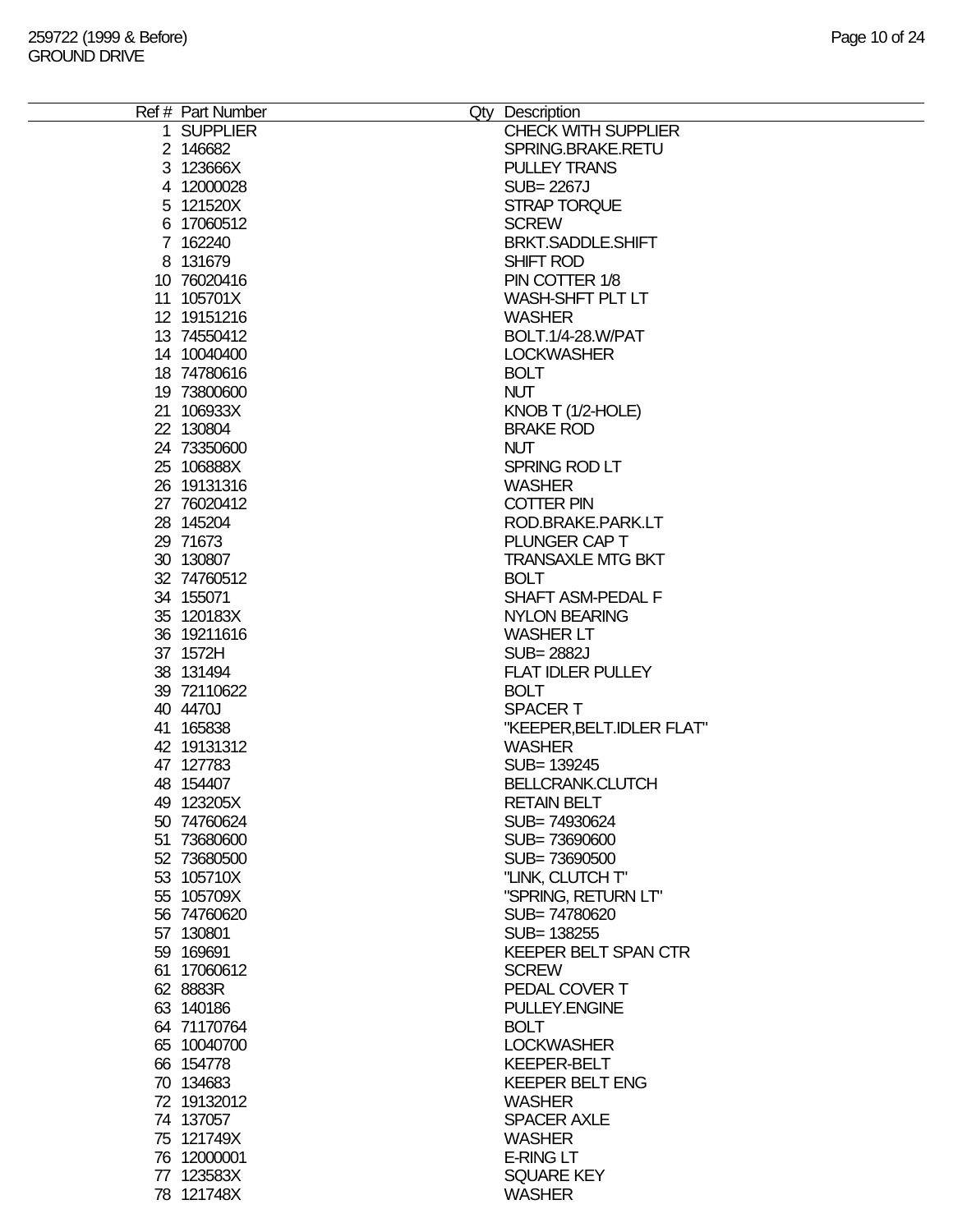|     | Ref # Part Number | Qty | <b>Description</b>              |
|-----|-------------------|-----|---------------------------------|
|     | 79 2228M          |     | SUB= 2228M1                     |
|     | 96 4497H          |     | <b>RETAINER M</b>               |
|     | 112 19091210      |     | <b>WASHER LT</b>                |
|     | 113 127285X       |     | "STRAP, TORQUE"                 |
|     | 116 72110610      |     | BOLT RDHD 3/8-16                |
|     | 145 74490540      |     | <b>BOLT.HEX.FLGHD</b>           |
|     | 150 165850        |     | <b>BUSHING.BELLCRANK.GRD.DR</b> |
| 151 | 19133210          |     | <b>WASHER</b>                   |
|     | 170 165849        |     | KEEPER.BELT.TRANSAXLE           |
|     | 202 72110612      |     | BOLT.3/8-16X1.50                |
|     | 204 17060516      |     | <b>SCREW</b>                    |
|     |                   |     |                                 |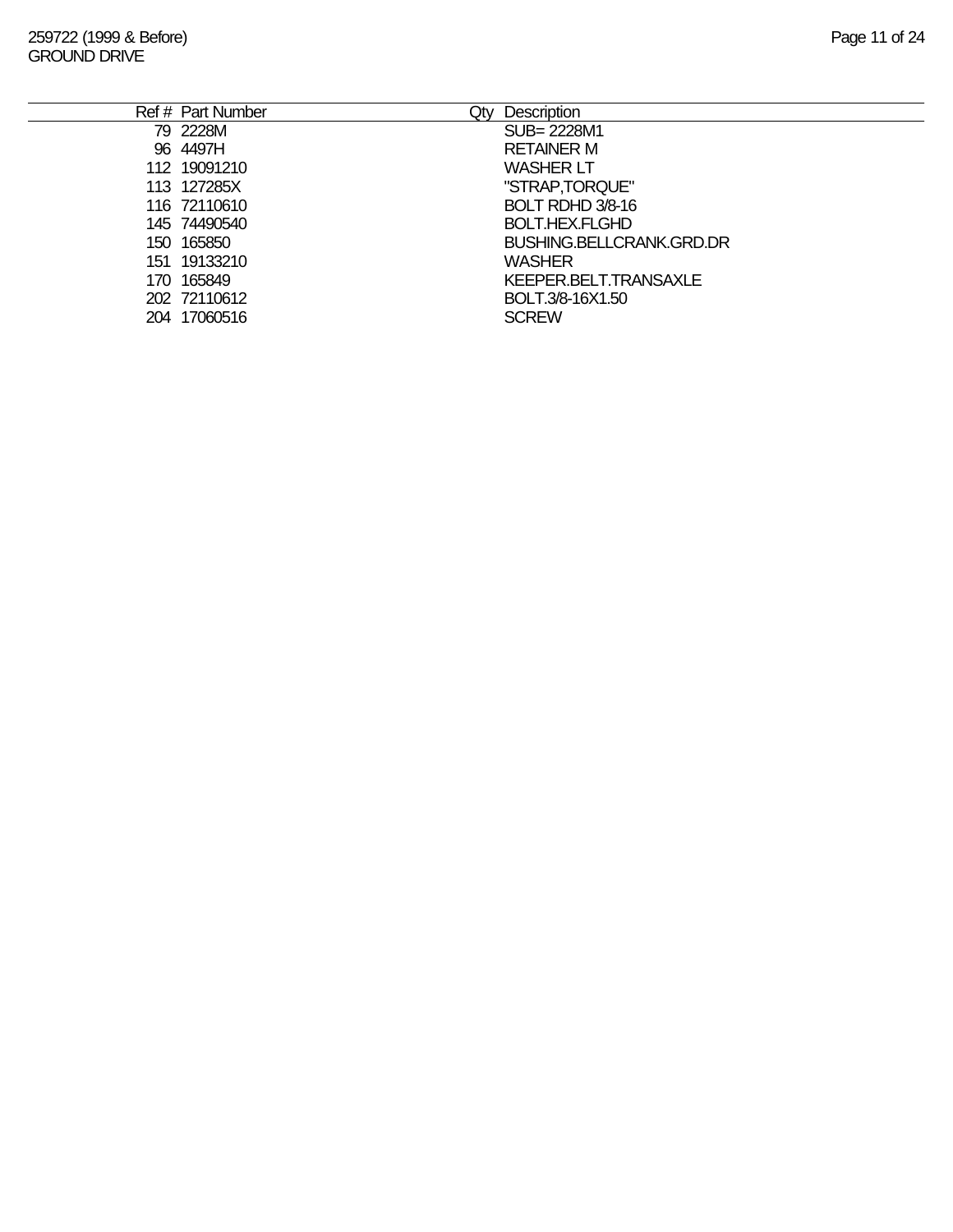## TRACTOR-- MODEL NUMBER 259722

## **LIFT ASSEMBLY**

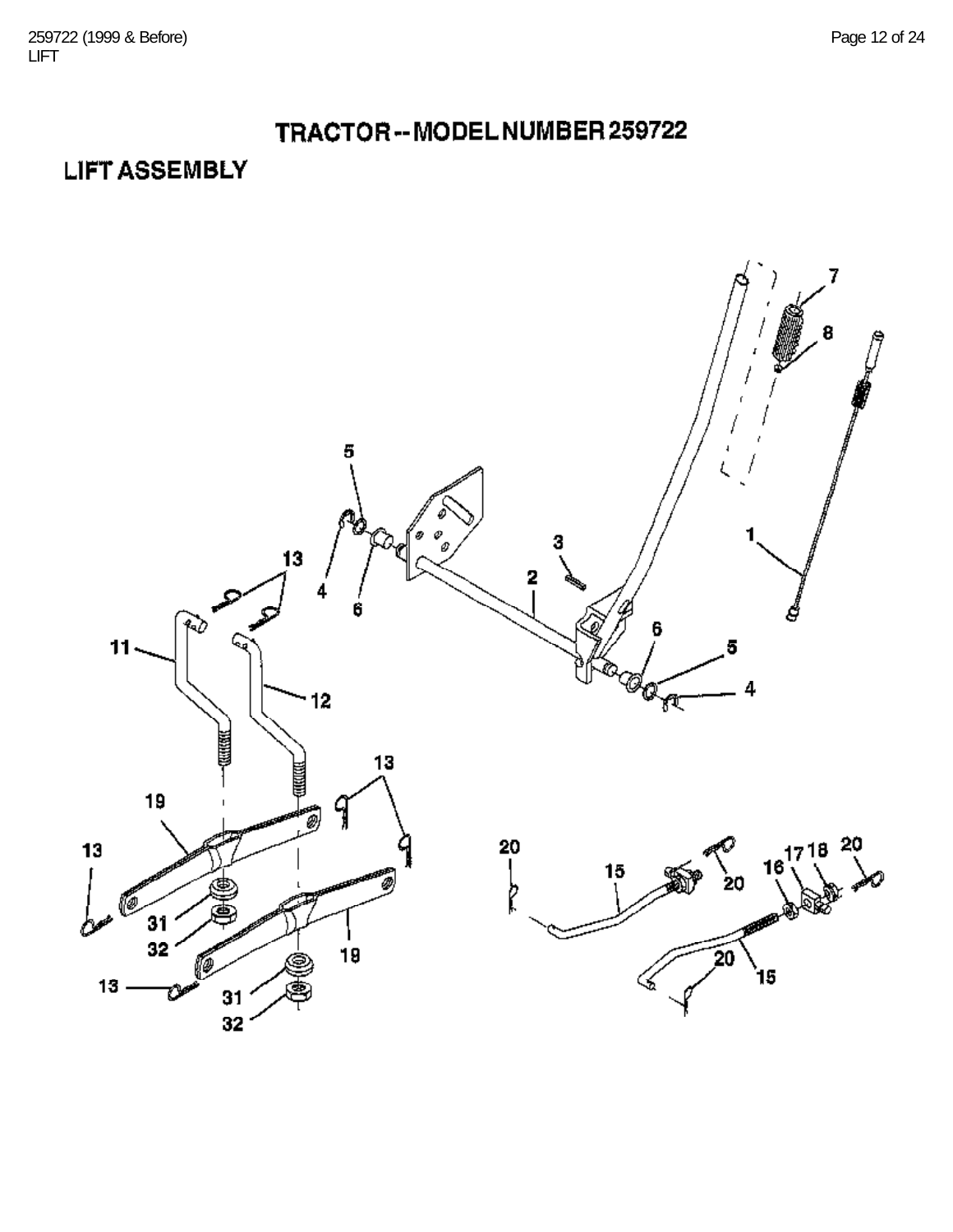|     | Ref # Part Number<br>Qty | Description              |
|-----|--------------------------|--------------------------|
| 1.  | 159460                   | <b>WIRE ASM W.SPRING</b> |
|     | 2 159471                 | "SHAFT ASM LIFT, RH"     |
|     | 3 105767X                | PIN-GROOVE LT            |
|     | 4 12000002               | $SUB = 2225J$            |
|     | 5 19211621               | <b>WASHER</b>            |
|     | 6 120183X                | <b>NYLON BEARING</b>     |
|     | 7 109413X                | <b>GRIP</b>              |
|     | 8 124526X                | SUB= 125925X             |
|     | 11 139865                | SUB= 918139865           |
|     | 12 139866                | SUB= 151140              |
|     | 13 4939M                 | SUB=85902                |
|     | 15 167253                | <b>LINK, FRONT</b>       |
|     | 16 73350800              | <b>NUT</b>               |
|     | 17 130171                | <b>TRUNION</b>           |
|     | 18 73800800              | NUT.LK.W/WSH.1/2.        |
|     | 19 139868                | <b>ARM SUSP REAR</b>     |
|     | 20 163552                | <b>RETAINER SPRING</b>   |
| 31. | 140302                   | <b>BEARING PVT LH</b>    |
| 32  | 73540600                 | NUT.CROWNLOCK.3/8        |
|     |                          |                          |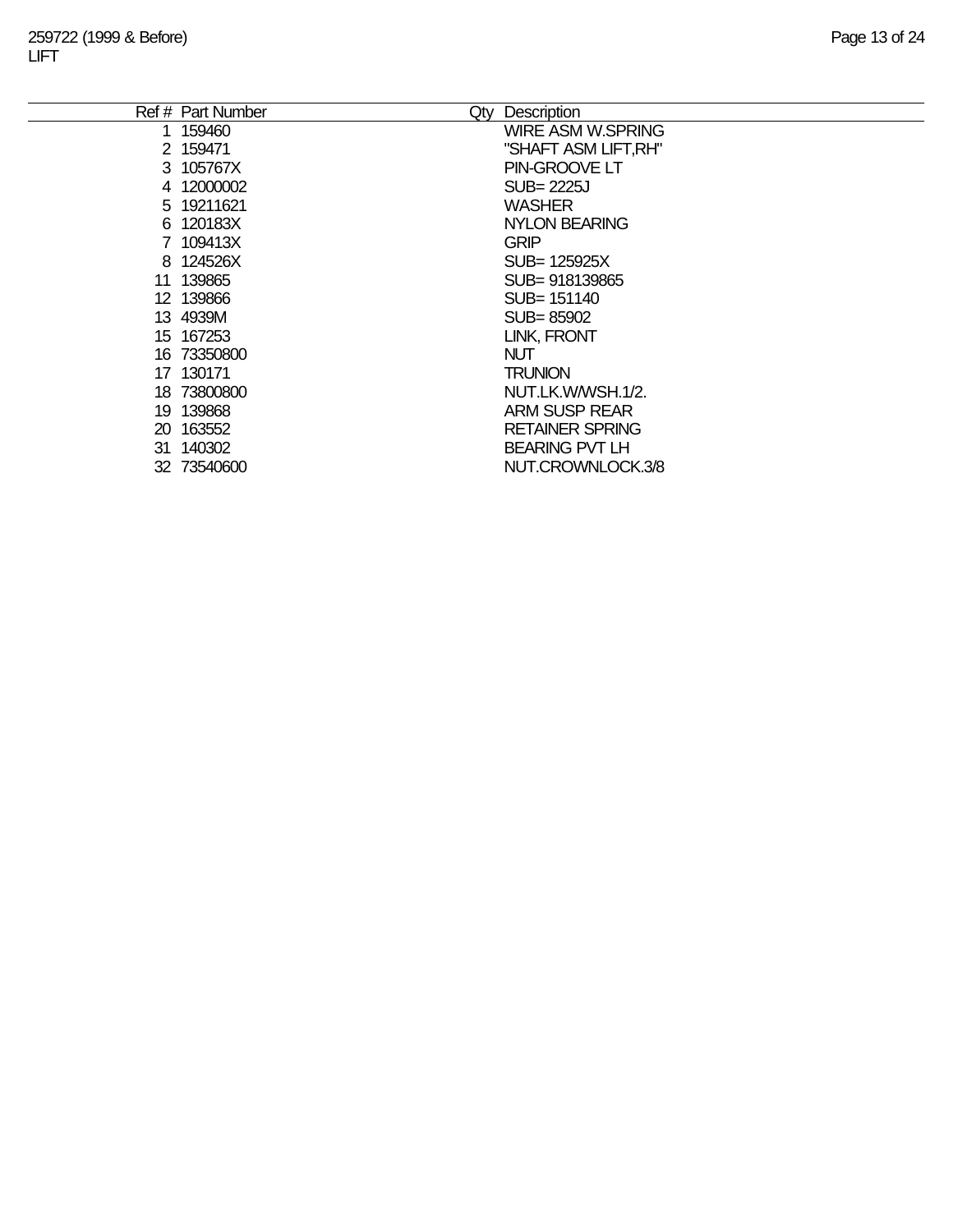#### TRACTOR-- MODEL NUMBER 259722

**MOWER DECK** 

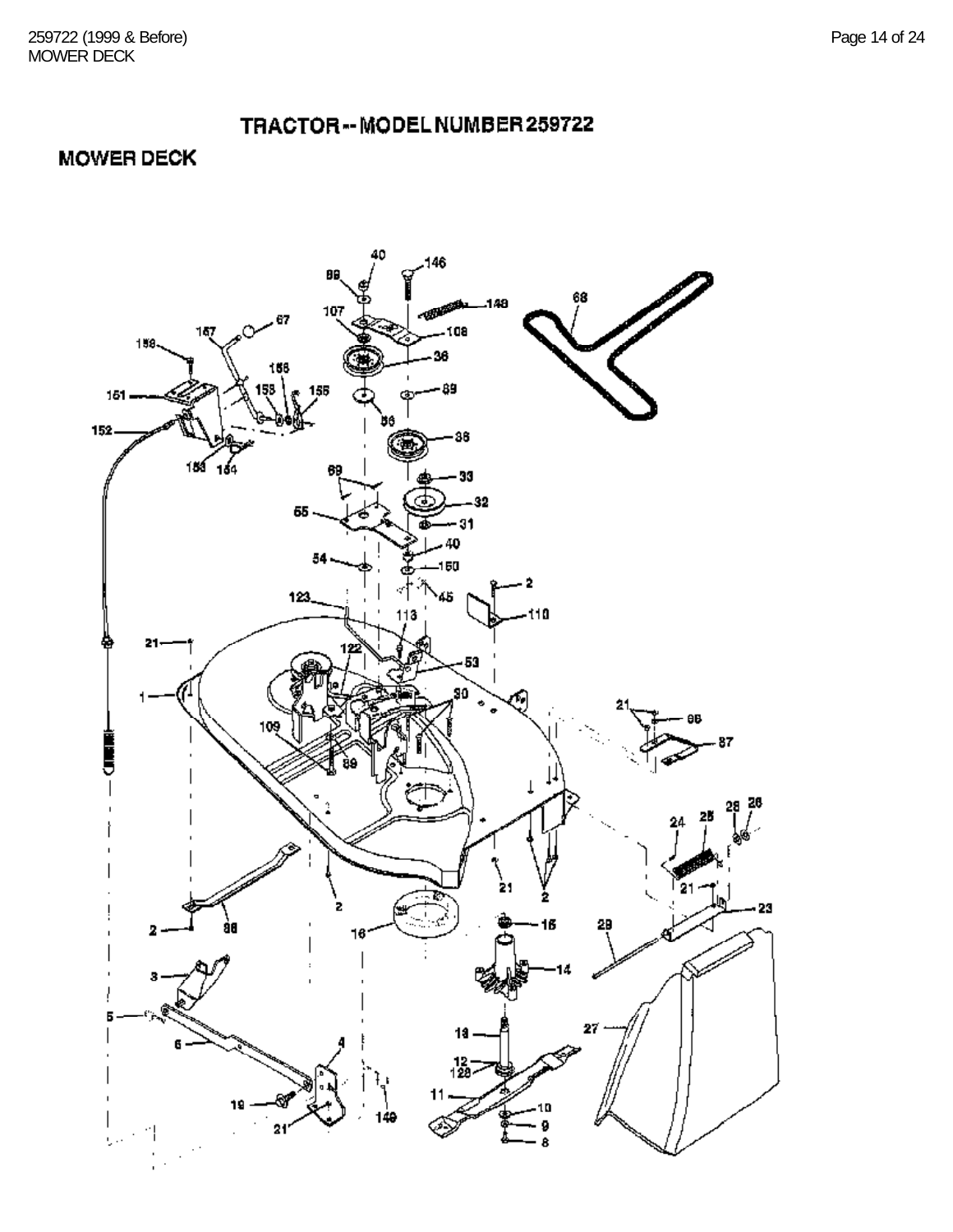| Ref # Part Number | Qty Description            |
|-------------------|----------------------------|
| 1 170280          | MOWER HSG ASSY             |
| 2 72140506        | <b>BOLT</b>                |
| 3 138017          | <b>BRKT ASM SWAY BAR</b>   |
|                   |                            |
| 4 169970          | BRKT SWAY BAR DECK         |
| 5 4939M           | SUB=85902                  |
| 6 130832          | SUB= 130833                |
| 8 850857          | <b>BLADE BOLT</b>          |
| 9 10030600        | SUB= 10040600              |
| 10 140296         | WASHER.HARD.BLADE          |
| 11 138497         | "BLADE.38"" HIPERF"        |
| 12 129895         | <b>BEARING.BALL</b>        |
|                   |                            |
| 13 137645         | SUB= 137646                |
| 14 128774         | <b>HSG ASM MANDREL</b>     |
| 15 110485X        | <b>BEARING</b>             |
| 16 140329         | <b>STRIPPER RND MWR</b>    |
| 19 132827         | <b>BOLT SHD 5/16-18</b>    |
| 21 73680500       | SUB=73690500               |
| 23 137607         | <b>BRKT DEFLECTOR</b>      |
| 24 105304X        | CAP-SLEEVE LT              |
|                   |                            |
| 25 123713X        | SPRING TORSION             |
| 26 110452X        | <b>NUT PUSH M</b>          |
| 27 106736X428     | DEFLECTOR, SHIELD          |
| 28 19111016       | <b>WASHER</b>              |
| 29 106735X        | <b>ROD-HINGE T</b>         |
| 30 157722         | "SCREW-THD ROLL, WA"       |
| 31 129963         | <b>WASHER</b>              |
|                   | PULLEY.MANDREL.38          |
| 32 153532         |                            |
| 33 137266         | SUB= 139729                |
| 34 STD533717      | <b>BOLT</b>                |
| 36 131494         | <b>FLAT IDLER PULLEY</b>   |
| 40 73680600       | SUB=73690600               |
| 45 4497H          | <b>RETAINER M</b>          |
| 53 130840         | <b>BRAKE ASM</b>           |
| 54 133943         | <b>HARDENED WASHER</b>     |
| 55 133840         | <b>IDLER ARM ASSY</b>      |
|                   |                            |
| 56 165723         | SPACER.RETAINER.MOWER      |
| 67 106932X        | KNOB T(3/8 HOLE)           |
| 68 144200         | BELT.V.T-PATH              |
| 69 76020312       | SUB=3145                   |
| 86 7631J          | <b>RUNNER-LH M</b>         |
| 87 128772         | <b>RUNNER RH</b>           |
| 88 19111216       | <b>WASHER M</b>            |
| 89 19131612       | <b>WASHER GT</b>           |
|                   |                            |
| 107 133502        | <b>RETAINER SPACER</b>     |
| 108 133503        | <b>IDLER ARM STIFF</b>     |
| 109 74760640      | <b>BOLT</b>                |
| 110 142587        | UPSTOP DECK FT 38          |
| 113 17060512      | <b>SCREW</b>               |
| 122 131289        | <b>BRAKE ROD LH</b>        |
| 123 169971        | <b>ROD</b>                 |
| 128 153390        | <b>WASHER.FELT.</b>        |
|                   |                            |
| 146 165891        | <b>BOLT</b>                |
| 148 169022        | <b>SPRING RETURN IDLER</b> |
| 149 165898        | <b>RETAINER SPRING</b>     |
| 150 19091216      | <b>WASHER PM</b>           |
| 151 169670        | <b>BRKT CLUTCH CABLE</b>   |
| 152 172758        | <b>CLUTCH CABLE</b>        |
| 153 169674        | <b>WASHER FLAT</b>         |
|                   |                            |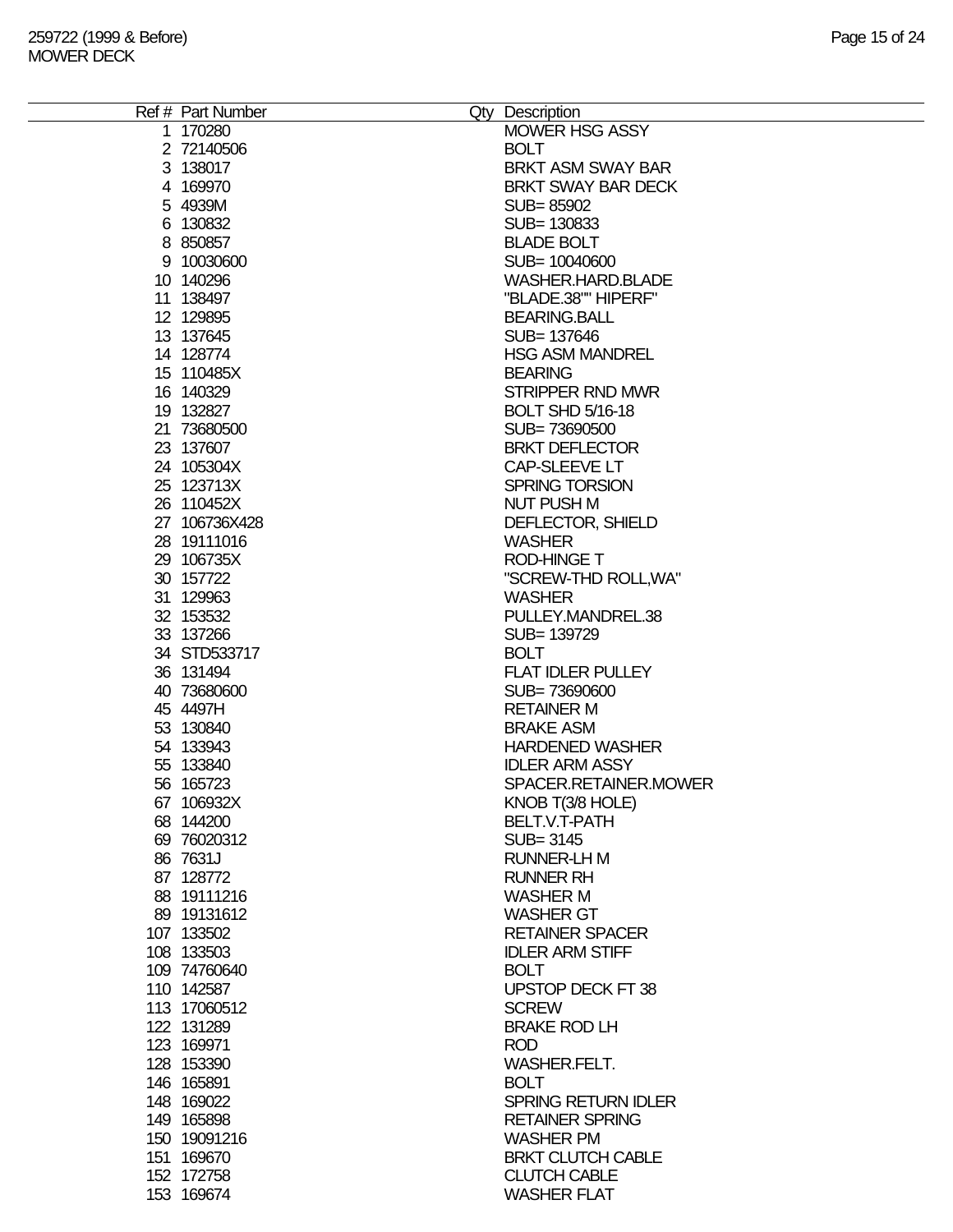|     | Ref # Part Number | Qtv | <b>Description</b>              |
|-----|-------------------|-----|---------------------------------|
|     | 154 169675        |     | <b>SPRING RETAINER</b>          |
|     | 155 169671        |     | SPRING RETENTION LVR CLUTCH CAB |
|     | 156 169672        |     | <b>SPACER</b>                   |
| 157 | 169669            |     | ROD.CLUTCH.CABLE.3/8            |
|     | 158 17720410      |     | <b>SCREW LT</b>                 |
|     | 130794            |     | <b>MANDREL ASM</b>              |
|     | 170317            |     | MOWER DECK, COMPLETE            |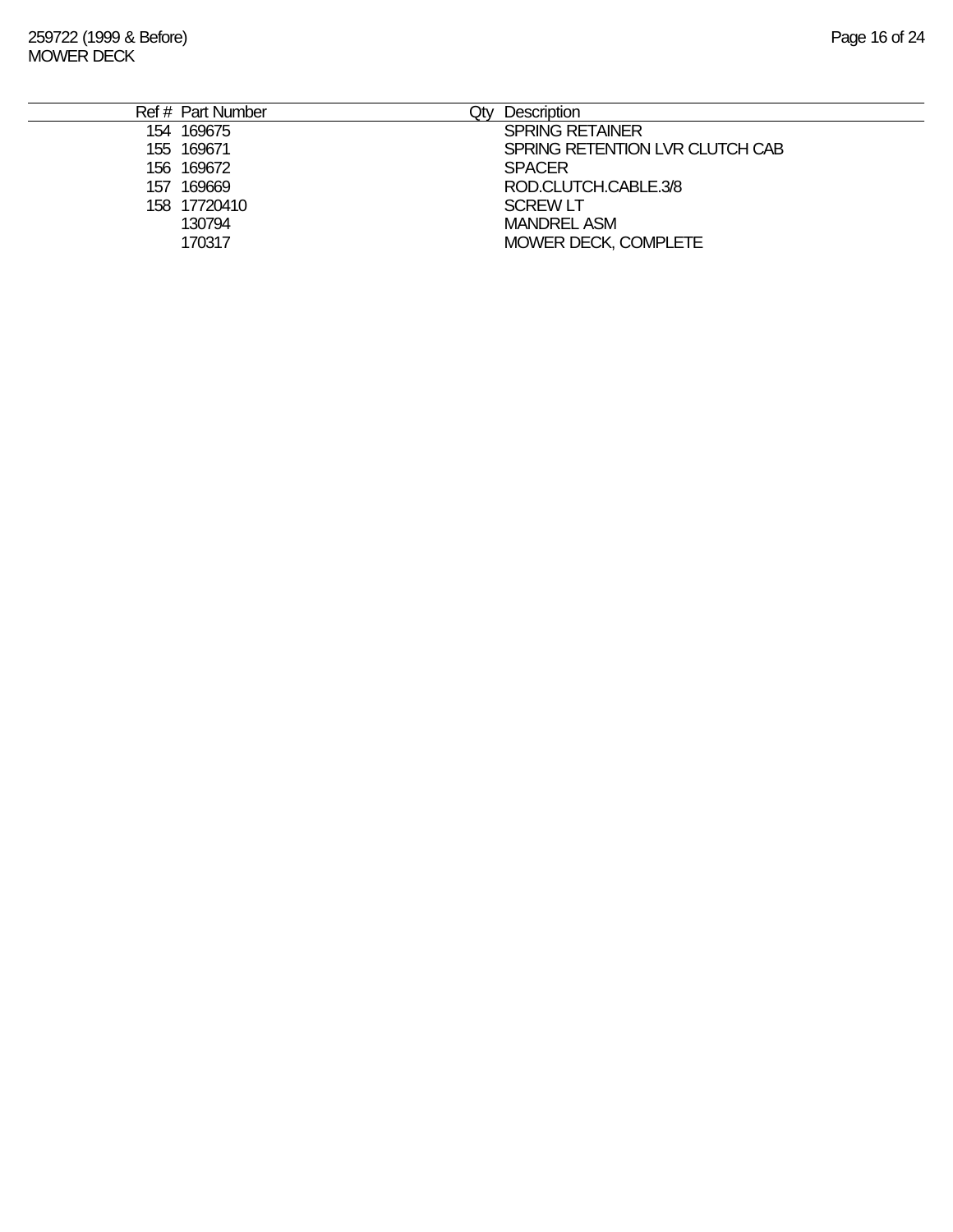#### TRACTOR--MODELNUMBER 259722

#### **SCHEMATIC**

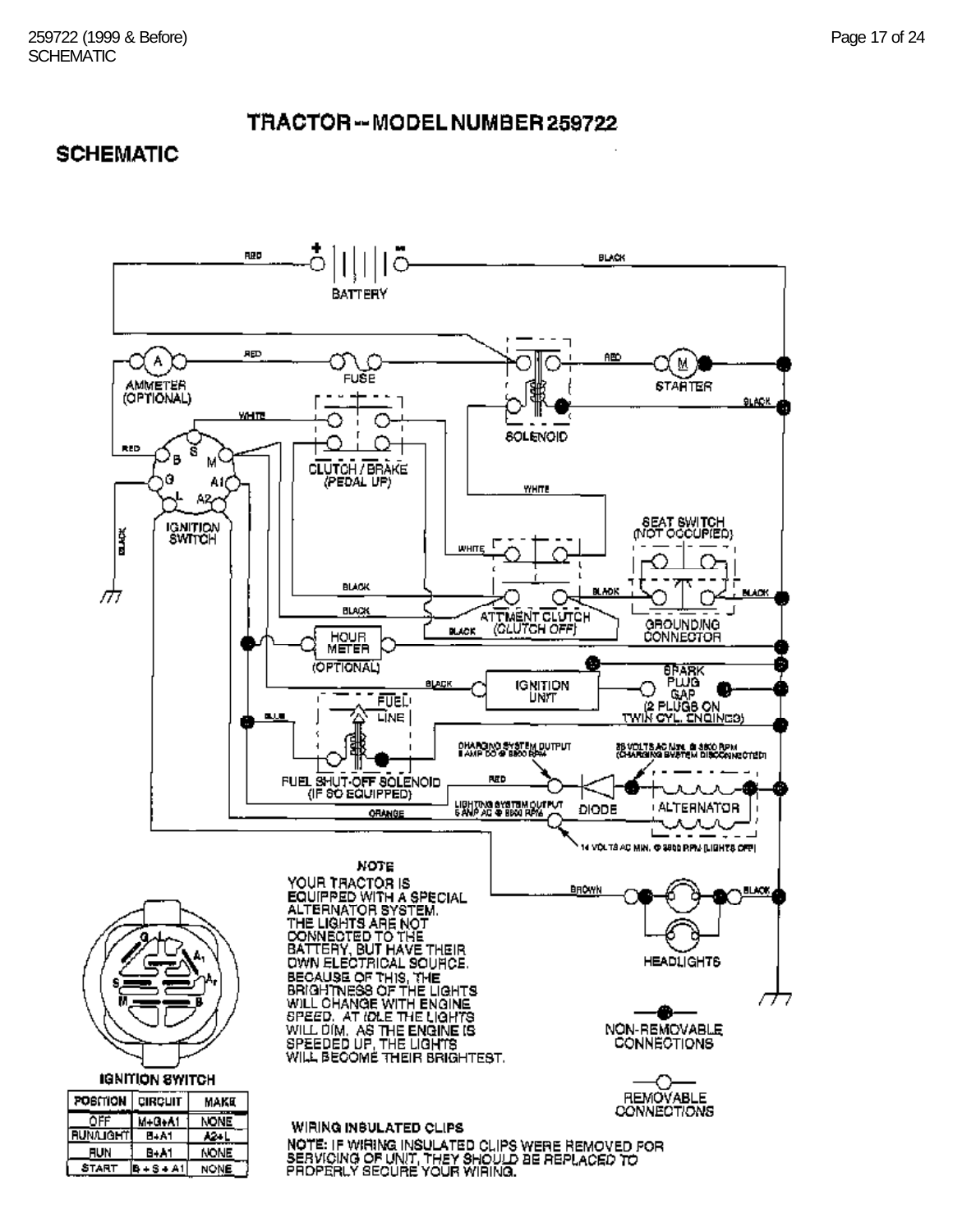| $\lambda$<br>$J_{\rm C}$<br><b>Number</b><br>ʻdl<br>ושר | Jt∨<br>escriptior<br>$N^{\text{max}}$                          |  |
|---------------------------------------------------------|----------------------------------------------------------------|--|
| -----<br>໋                                              | $\cdots$<br>DL<br>--<br>`IMAGE<br>---<br>ו חרי<br>ື<br>_______ |  |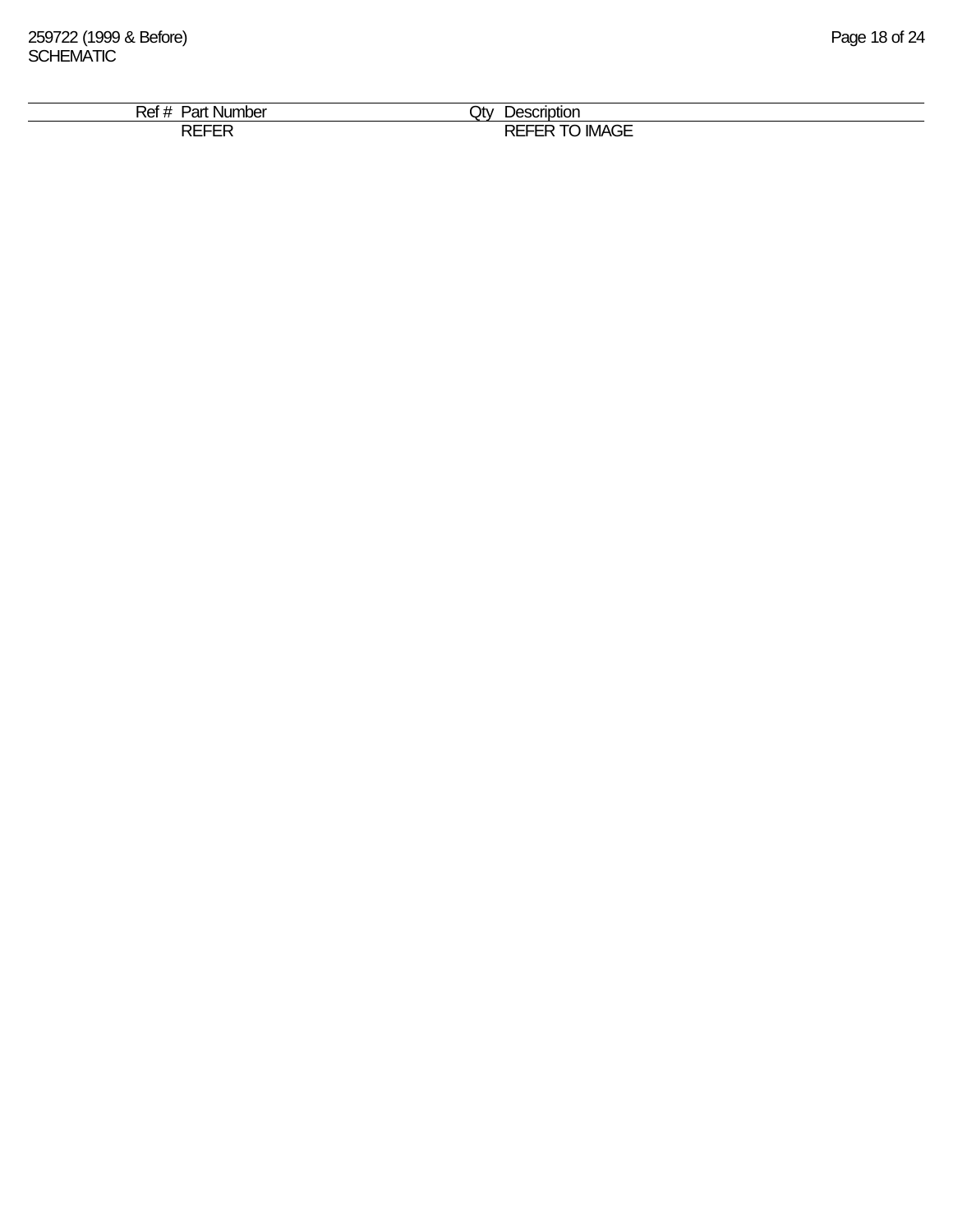



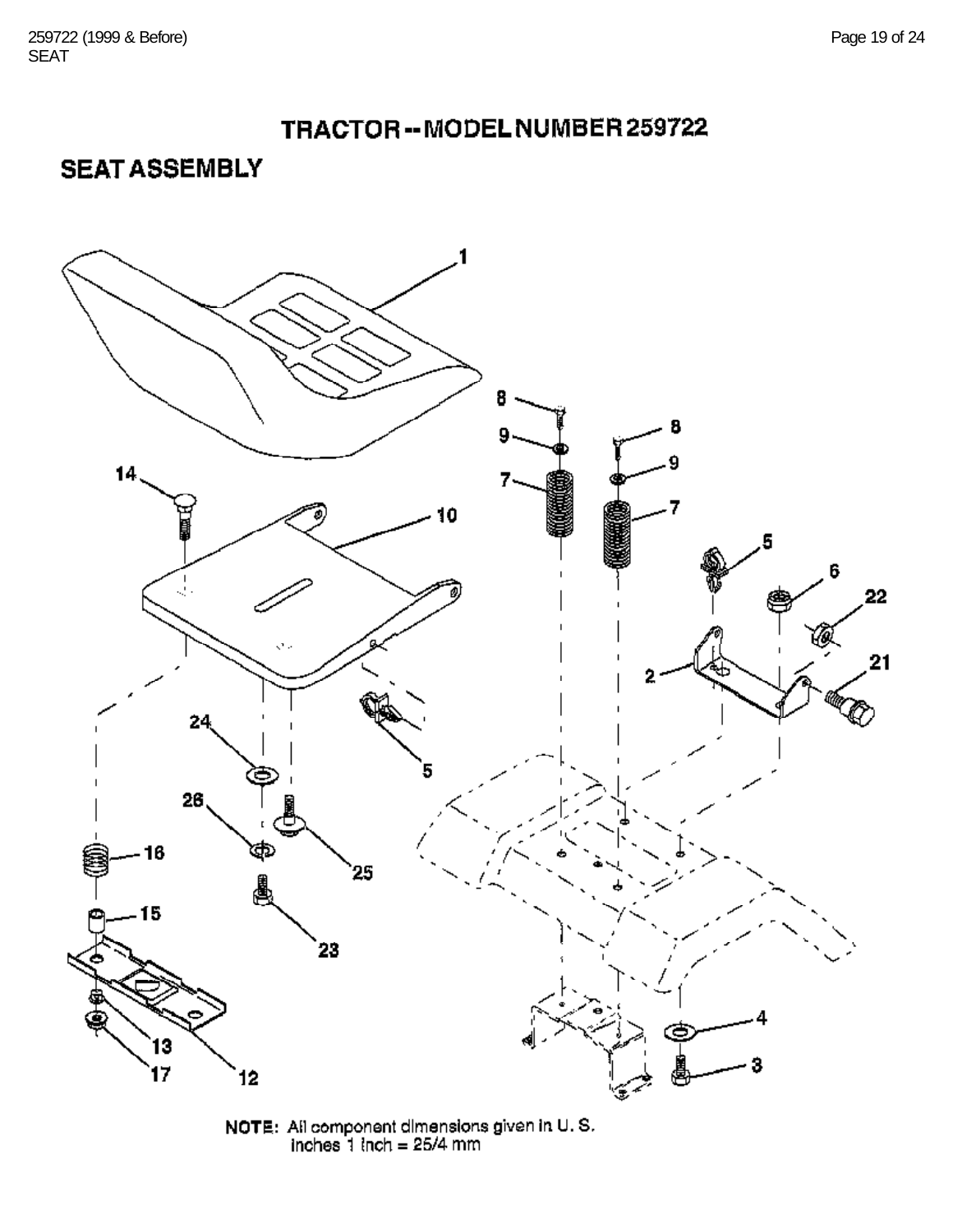| Ref # Part Number | Qty | Description              |
|-------------------|-----|--------------------------|
| 1 127426X         |     | SUB= 140119              |
| 2 140551          |     | <b>BRACKET PVT SEAT</b>  |
| 3 71110616        |     | <b>BOLT</b>              |
| 4 19131610        |     | <b>WASHER PM</b>         |
| 5 145006          |     | CLIP.PUSH-IN.HING        |
| 6 73800600        |     | <b>NUT</b>               |
| 7 124181X         |     | <b>SPRING COMPRESSIO</b> |
| 8 17000616        |     | <b>SCREW</b>             |
| 9 19131614        |     | <b>WASHER</b>            |
| 10 155925         |     | <b>PAN-SEAT</b>          |
| 12 121246X        |     | <b>BRKT SWITCH</b>       |
| 13 121248X        |     | <b>BUSHING</b>           |
| 14 72050412       |     | <b>BOLT-RD HD SQ NK</b>  |
| 15 134300         |     | <b>SPLIT SPACER</b>      |
| 16 121250X        |     | <b>SPRING</b>            |
| 17 123976X        |     | SUB= 73900400            |
| 21 171852         |     | <b>BOLT</b>              |
| 22 73800500       |     | <b>NUT</b>               |
| 23 74780814       |     | <b>BOLT</b>              |
| 24 19171912       |     | <b>WASHER</b>            |
| 25 127018         |     | SUB= 127018X             |
| 26 10040800       |     | <b>LOCKWASHER</b>        |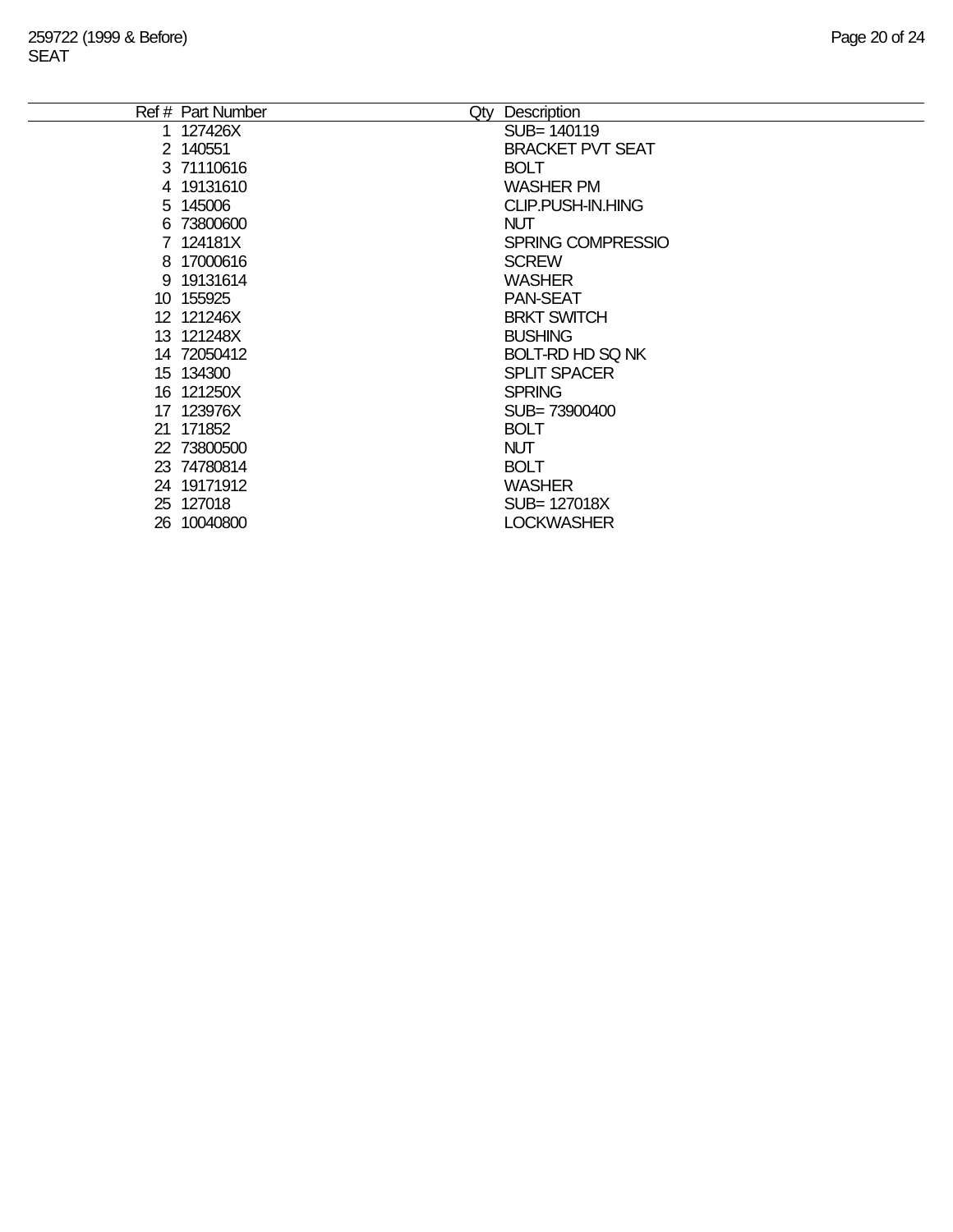#### TRACTOR-MODEL NUMBER 259722

### **STEERING**

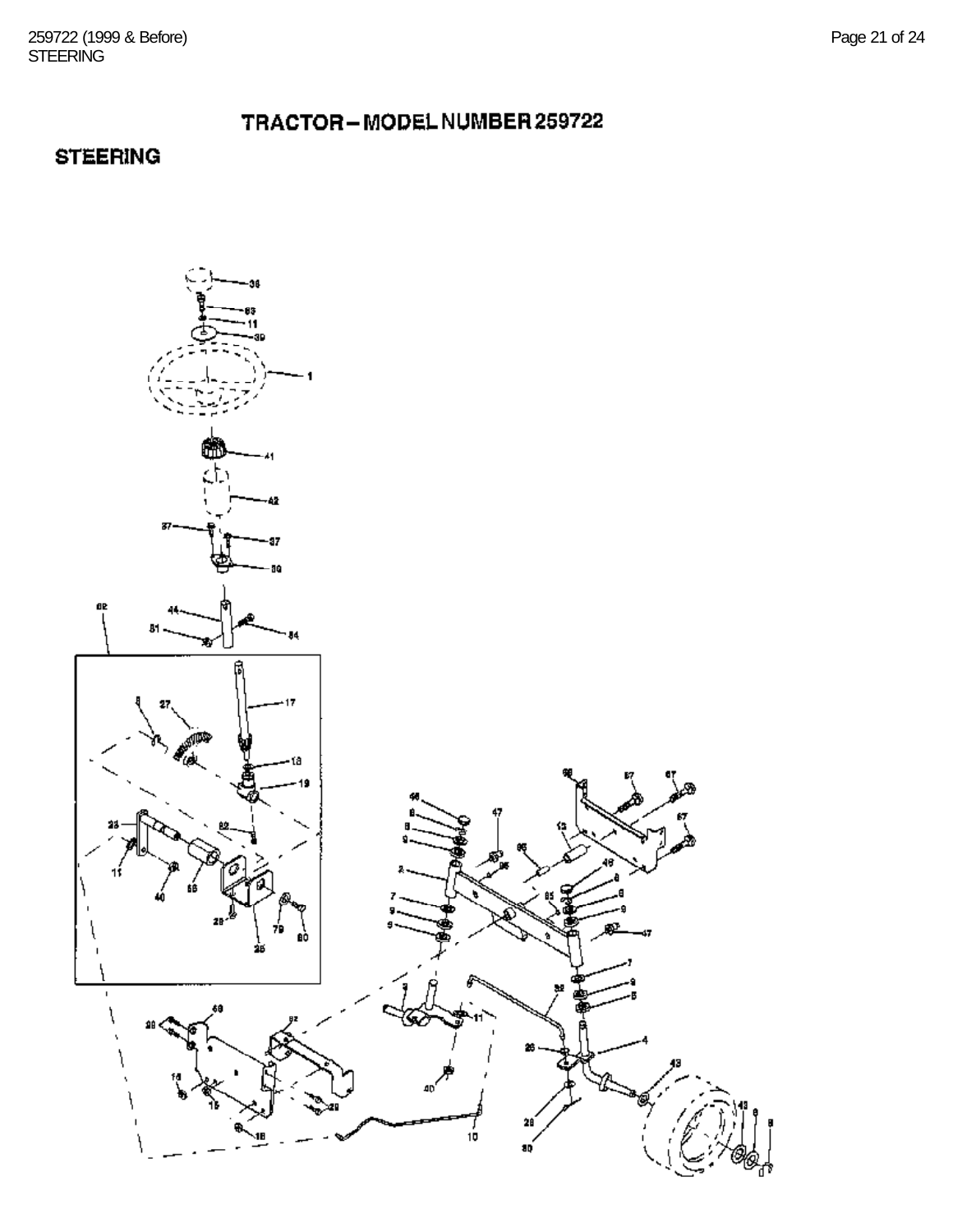| WHEEL STR AYP BLK<br>1 140044<br><b>AXLE ASM</b><br>2 154427<br>SPINDLE.ASM.LH<br>3 156483<br>"SPINDLE ASM, RH"<br>4 157473<br>5 6266H<br><b>WASHER T</b><br><b>WASHER</b><br>6 121748X<br>7 19272016<br><b>WASHER</b><br>8 12000029<br><b>RING</b><br>9 3366R<br>COL. SRTG. BEAR.<br>10 169832<br><b>LINK DRAG</b><br><b>LOCKWASHER</b><br>11 10040600<br>13 13 6518<br><b>SPACER BEARING</b><br>15 145212<br>NUT.HXFLG.LOCK.<br>17 156546<br>SHAFT ASM STEERIN<br>18 57079<br><b>THRUST WASHER</b><br>19 160395<br>SUPPORT.SHAFT.STEER<br>22 165857<br>SCREW.HX.WSH.HD<br>23 165851<br>SHAFT.ASM.PITMAN<br>25 154406<br><b>BRKT-STEERING</b><br>26 126847X<br><b>BUSHING.DRAGLINK</b><br>27 136874<br><b>GEAR SECTOR</b><br>28 19131416<br><b>WASHER</b><br><b>SCREW</b><br>29 17060612<br>30 76020412<br><b>COTTER PIN</b><br>32 130465<br><b>TIE ROD</b><br>36 155099<br><b>BUSHING.STEERING</b><br>37 152927<br>"SCREW-TT, 10-32 FL"<br>38 140045<br><b>CAP STEER AYP</b><br>39 19133812<br><b>WASHER</b><br>40 7810H<br><b>GRIPCO NUT</b><br>41 100711L<br><b>ADAPTER LT</b><br>42 145054X428<br>BOOT.STEERING.DASH.P/L<br>43 121749X<br><b>WASHER</b><br>44 153720<br><b>EXT SHAFT STEERIN</b><br>46 121232X<br><b>CAP</b><br>47 6855M<br><b>ZERKM</b><br><b>NUT</b><br>51 73800500<br>54 74780520<br><b>BOLT</b><br>62 167902<br>KIT.STEER.ASM<br>63 74780616<br><b>BOLT</b><br>"SPACER BRCAE, AXLE"<br>65 160367<br>66 154404<br>"BEARING-ARM, PITMA"<br>67 72140618<br>BOLT RDHD 3/8-16<br>68 169827<br><b>BRACE AXLE</b><br>79 19132012<br><b>WASHER</b> | Ref # Part Number | Qty Description        |
|---------------------------------------------------------------------------------------------------------------------------------------------------------------------------------------------------------------------------------------------------------------------------------------------------------------------------------------------------------------------------------------------------------------------------------------------------------------------------------------------------------------------------------------------------------------------------------------------------------------------------------------------------------------------------------------------------------------------------------------------------------------------------------------------------------------------------------------------------------------------------------------------------------------------------------------------------------------------------------------------------------------------------------------------------------------------------------------------------------------------------------------------------------------------------------------------------------------------------------------------------------------------------------------------------------------------------------------------------------------------------------------------------------------------------------------------------------------------------------------------------------------------------------------------------------------------|-------------------|------------------------|
|                                                                                                                                                                                                                                                                                                                                                                                                                                                                                                                                                                                                                                                                                                                                                                                                                                                                                                                                                                                                                                                                                                                                                                                                                                                                                                                                                                                                                                                                                                                                                                     |                   |                        |
|                                                                                                                                                                                                                                                                                                                                                                                                                                                                                                                                                                                                                                                                                                                                                                                                                                                                                                                                                                                                                                                                                                                                                                                                                                                                                                                                                                                                                                                                                                                                                                     |                   |                        |
|                                                                                                                                                                                                                                                                                                                                                                                                                                                                                                                                                                                                                                                                                                                                                                                                                                                                                                                                                                                                                                                                                                                                                                                                                                                                                                                                                                                                                                                                                                                                                                     |                   |                        |
|                                                                                                                                                                                                                                                                                                                                                                                                                                                                                                                                                                                                                                                                                                                                                                                                                                                                                                                                                                                                                                                                                                                                                                                                                                                                                                                                                                                                                                                                                                                                                                     |                   |                        |
|                                                                                                                                                                                                                                                                                                                                                                                                                                                                                                                                                                                                                                                                                                                                                                                                                                                                                                                                                                                                                                                                                                                                                                                                                                                                                                                                                                                                                                                                                                                                                                     |                   |                        |
|                                                                                                                                                                                                                                                                                                                                                                                                                                                                                                                                                                                                                                                                                                                                                                                                                                                                                                                                                                                                                                                                                                                                                                                                                                                                                                                                                                                                                                                                                                                                                                     |                   |                        |
|                                                                                                                                                                                                                                                                                                                                                                                                                                                                                                                                                                                                                                                                                                                                                                                                                                                                                                                                                                                                                                                                                                                                                                                                                                                                                                                                                                                                                                                                                                                                                                     |                   |                        |
|                                                                                                                                                                                                                                                                                                                                                                                                                                                                                                                                                                                                                                                                                                                                                                                                                                                                                                                                                                                                                                                                                                                                                                                                                                                                                                                                                                                                                                                                                                                                                                     |                   |                        |
|                                                                                                                                                                                                                                                                                                                                                                                                                                                                                                                                                                                                                                                                                                                                                                                                                                                                                                                                                                                                                                                                                                                                                                                                                                                                                                                                                                                                                                                                                                                                                                     |                   |                        |
|                                                                                                                                                                                                                                                                                                                                                                                                                                                                                                                                                                                                                                                                                                                                                                                                                                                                                                                                                                                                                                                                                                                                                                                                                                                                                                                                                                                                                                                                                                                                                                     |                   |                        |
|                                                                                                                                                                                                                                                                                                                                                                                                                                                                                                                                                                                                                                                                                                                                                                                                                                                                                                                                                                                                                                                                                                                                                                                                                                                                                                                                                                                                                                                                                                                                                                     |                   |                        |
|                                                                                                                                                                                                                                                                                                                                                                                                                                                                                                                                                                                                                                                                                                                                                                                                                                                                                                                                                                                                                                                                                                                                                                                                                                                                                                                                                                                                                                                                                                                                                                     |                   |                        |
|                                                                                                                                                                                                                                                                                                                                                                                                                                                                                                                                                                                                                                                                                                                                                                                                                                                                                                                                                                                                                                                                                                                                                                                                                                                                                                                                                                                                                                                                                                                                                                     |                   |                        |
|                                                                                                                                                                                                                                                                                                                                                                                                                                                                                                                                                                                                                                                                                                                                                                                                                                                                                                                                                                                                                                                                                                                                                                                                                                                                                                                                                                                                                                                                                                                                                                     |                   |                        |
|                                                                                                                                                                                                                                                                                                                                                                                                                                                                                                                                                                                                                                                                                                                                                                                                                                                                                                                                                                                                                                                                                                                                                                                                                                                                                                                                                                                                                                                                                                                                                                     |                   |                        |
|                                                                                                                                                                                                                                                                                                                                                                                                                                                                                                                                                                                                                                                                                                                                                                                                                                                                                                                                                                                                                                                                                                                                                                                                                                                                                                                                                                                                                                                                                                                                                                     |                   |                        |
|                                                                                                                                                                                                                                                                                                                                                                                                                                                                                                                                                                                                                                                                                                                                                                                                                                                                                                                                                                                                                                                                                                                                                                                                                                                                                                                                                                                                                                                                                                                                                                     |                   |                        |
|                                                                                                                                                                                                                                                                                                                                                                                                                                                                                                                                                                                                                                                                                                                                                                                                                                                                                                                                                                                                                                                                                                                                                                                                                                                                                                                                                                                                                                                                                                                                                                     |                   |                        |
|                                                                                                                                                                                                                                                                                                                                                                                                                                                                                                                                                                                                                                                                                                                                                                                                                                                                                                                                                                                                                                                                                                                                                                                                                                                                                                                                                                                                                                                                                                                                                                     |                   |                        |
|                                                                                                                                                                                                                                                                                                                                                                                                                                                                                                                                                                                                                                                                                                                                                                                                                                                                                                                                                                                                                                                                                                                                                                                                                                                                                                                                                                                                                                                                                                                                                                     |                   |                        |
|                                                                                                                                                                                                                                                                                                                                                                                                                                                                                                                                                                                                                                                                                                                                                                                                                                                                                                                                                                                                                                                                                                                                                                                                                                                                                                                                                                                                                                                                                                                                                                     |                   |                        |
|                                                                                                                                                                                                                                                                                                                                                                                                                                                                                                                                                                                                                                                                                                                                                                                                                                                                                                                                                                                                                                                                                                                                                                                                                                                                                                                                                                                                                                                                                                                                                                     |                   |                        |
|                                                                                                                                                                                                                                                                                                                                                                                                                                                                                                                                                                                                                                                                                                                                                                                                                                                                                                                                                                                                                                                                                                                                                                                                                                                                                                                                                                                                                                                                                                                                                                     |                   |                        |
|                                                                                                                                                                                                                                                                                                                                                                                                                                                                                                                                                                                                                                                                                                                                                                                                                                                                                                                                                                                                                                                                                                                                                                                                                                                                                                                                                                                                                                                                                                                                                                     |                   |                        |
|                                                                                                                                                                                                                                                                                                                                                                                                                                                                                                                                                                                                                                                                                                                                                                                                                                                                                                                                                                                                                                                                                                                                                                                                                                                                                                                                                                                                                                                                                                                                                                     |                   |                        |
|                                                                                                                                                                                                                                                                                                                                                                                                                                                                                                                                                                                                                                                                                                                                                                                                                                                                                                                                                                                                                                                                                                                                                                                                                                                                                                                                                                                                                                                                                                                                                                     |                   |                        |
|                                                                                                                                                                                                                                                                                                                                                                                                                                                                                                                                                                                                                                                                                                                                                                                                                                                                                                                                                                                                                                                                                                                                                                                                                                                                                                                                                                                                                                                                                                                                                                     |                   |                        |
|                                                                                                                                                                                                                                                                                                                                                                                                                                                                                                                                                                                                                                                                                                                                                                                                                                                                                                                                                                                                                                                                                                                                                                                                                                                                                                                                                                                                                                                                                                                                                                     |                   |                        |
|                                                                                                                                                                                                                                                                                                                                                                                                                                                                                                                                                                                                                                                                                                                                                                                                                                                                                                                                                                                                                                                                                                                                                                                                                                                                                                                                                                                                                                                                                                                                                                     |                   |                        |
|                                                                                                                                                                                                                                                                                                                                                                                                                                                                                                                                                                                                                                                                                                                                                                                                                                                                                                                                                                                                                                                                                                                                                                                                                                                                                                                                                                                                                                                                                                                                                                     |                   |                        |
|                                                                                                                                                                                                                                                                                                                                                                                                                                                                                                                                                                                                                                                                                                                                                                                                                                                                                                                                                                                                                                                                                                                                                                                                                                                                                                                                                                                                                                                                                                                                                                     |                   |                        |
|                                                                                                                                                                                                                                                                                                                                                                                                                                                                                                                                                                                                                                                                                                                                                                                                                                                                                                                                                                                                                                                                                                                                                                                                                                                                                                                                                                                                                                                                                                                                                                     |                   |                        |
|                                                                                                                                                                                                                                                                                                                                                                                                                                                                                                                                                                                                                                                                                                                                                                                                                                                                                                                                                                                                                                                                                                                                                                                                                                                                                                                                                                                                                                                                                                                                                                     |                   |                        |
|                                                                                                                                                                                                                                                                                                                                                                                                                                                                                                                                                                                                                                                                                                                                                                                                                                                                                                                                                                                                                                                                                                                                                                                                                                                                                                                                                                                                                                                                                                                                                                     |                   |                        |
|                                                                                                                                                                                                                                                                                                                                                                                                                                                                                                                                                                                                                                                                                                                                                                                                                                                                                                                                                                                                                                                                                                                                                                                                                                                                                                                                                                                                                                                                                                                                                                     |                   |                        |
|                                                                                                                                                                                                                                                                                                                                                                                                                                                                                                                                                                                                                                                                                                                                                                                                                                                                                                                                                                                                                                                                                                                                                                                                                                                                                                                                                                                                                                                                                                                                                                     |                   |                        |
|                                                                                                                                                                                                                                                                                                                                                                                                                                                                                                                                                                                                                                                                                                                                                                                                                                                                                                                                                                                                                                                                                                                                                                                                                                                                                                                                                                                                                                                                                                                                                                     |                   |                        |
|                                                                                                                                                                                                                                                                                                                                                                                                                                                                                                                                                                                                                                                                                                                                                                                                                                                                                                                                                                                                                                                                                                                                                                                                                                                                                                                                                                                                                                                                                                                                                                     |                   |                        |
|                                                                                                                                                                                                                                                                                                                                                                                                                                                                                                                                                                                                                                                                                                                                                                                                                                                                                                                                                                                                                                                                                                                                                                                                                                                                                                                                                                                                                                                                                                                                                                     |                   |                        |
|                                                                                                                                                                                                                                                                                                                                                                                                                                                                                                                                                                                                                                                                                                                                                                                                                                                                                                                                                                                                                                                                                                                                                                                                                                                                                                                                                                                                                                                                                                                                                                     |                   |                        |
|                                                                                                                                                                                                                                                                                                                                                                                                                                                                                                                                                                                                                                                                                                                                                                                                                                                                                                                                                                                                                                                                                                                                                                                                                                                                                                                                                                                                                                                                                                                                                                     |                   |                        |
|                                                                                                                                                                                                                                                                                                                                                                                                                                                                                                                                                                                                                                                                                                                                                                                                                                                                                                                                                                                                                                                                                                                                                                                                                                                                                                                                                                                                                                                                                                                                                                     |                   |                        |
|                                                                                                                                                                                                                                                                                                                                                                                                                                                                                                                                                                                                                                                                                                                                                                                                                                                                                                                                                                                                                                                                                                                                                                                                                                                                                                                                                                                                                                                                                                                                                                     |                   |                        |
|                                                                                                                                                                                                                                                                                                                                                                                                                                                                                                                                                                                                                                                                                                                                                                                                                                                                                                                                                                                                                                                                                                                                                                                                                                                                                                                                                                                                                                                                                                                                                                     |                   |                        |
|                                                                                                                                                                                                                                                                                                                                                                                                                                                                                                                                                                                                                                                                                                                                                                                                                                                                                                                                                                                                                                                                                                                                                                                                                                                                                                                                                                                                                                                                                                                                                                     |                   |                        |
|                                                                                                                                                                                                                                                                                                                                                                                                                                                                                                                                                                                                                                                                                                                                                                                                                                                                                                                                                                                                                                                                                                                                                                                                                                                                                                                                                                                                                                                                                                                                                                     |                   |                        |
| 80 74950612                                                                                                                                                                                                                                                                                                                                                                                                                                                                                                                                                                                                                                                                                                                                                                                                                                                                                                                                                                                                                                                                                                                                                                                                                                                                                                                                                                                                                                                                                                                                                         |                   | BOLT.HX.NYLON3/8-16X3/ |
| 82 169835<br><b>BRKT SUSP CHASSIS FRT</b>                                                                                                                                                                                                                                                                                                                                                                                                                                                                                                                                                                                                                                                                                                                                                                                                                                                                                                                                                                                                                                                                                                                                                                                                                                                                                                                                                                                                                                                                                                                           |                   |                        |
| 85 133835<br><b>XMAS TREE FASTNER</b>                                                                                                                                                                                                                                                                                                                                                                                                                                                                                                                                                                                                                                                                                                                                                                                                                                                                                                                                                                                                                                                                                                                                                                                                                                                                                                                                                                                                                                                                                                                               |                   |                        |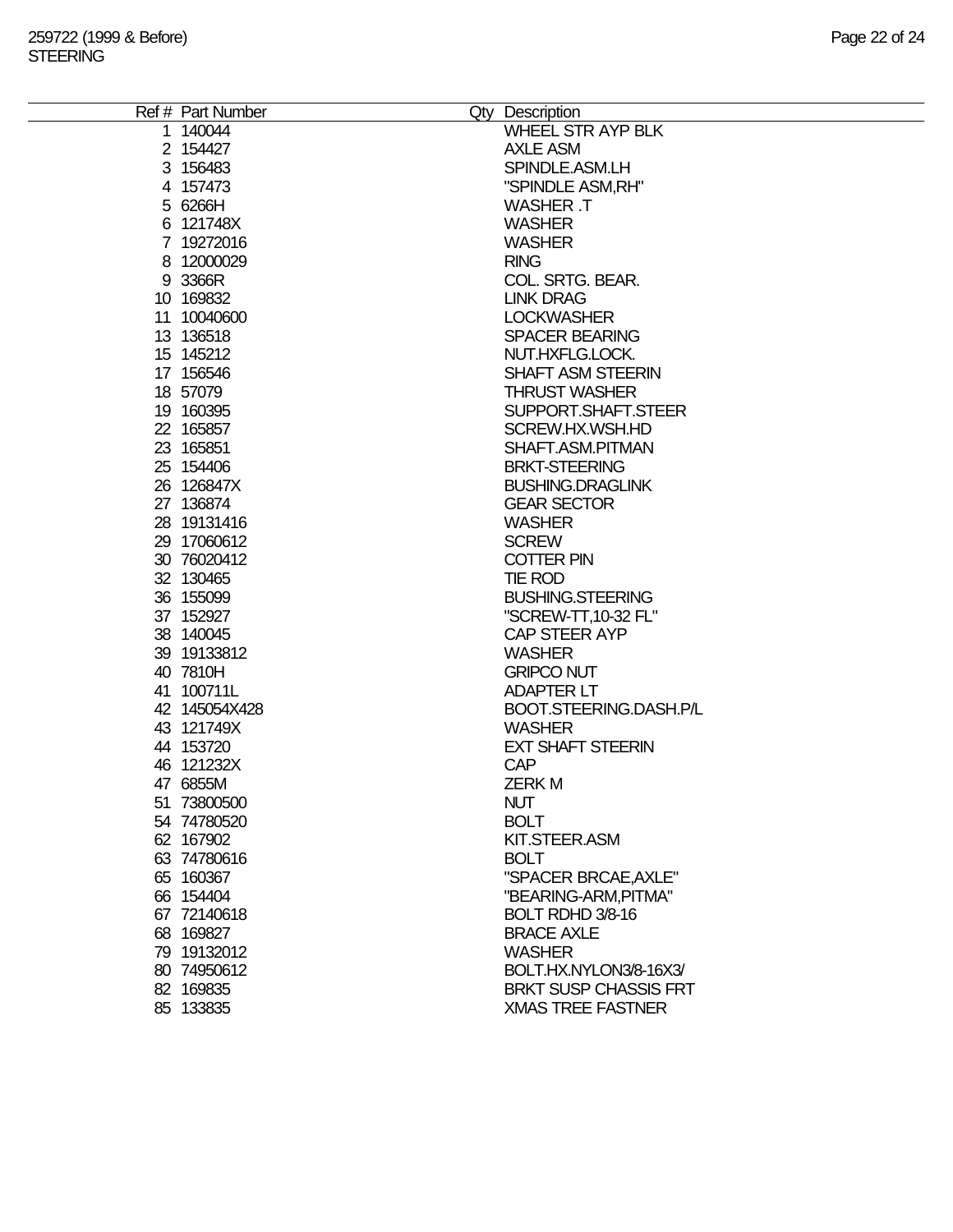## TRACTOR-MODEL NUMBER 259722

### **WHEELS AND TIRES**

1 2 Б, В  $4,10$  $3.9$ ゐ  $11$ 6

**NOTE:** All component dimensions given in U.S.<br>Inches 1 Inch =  $25/4$  mm